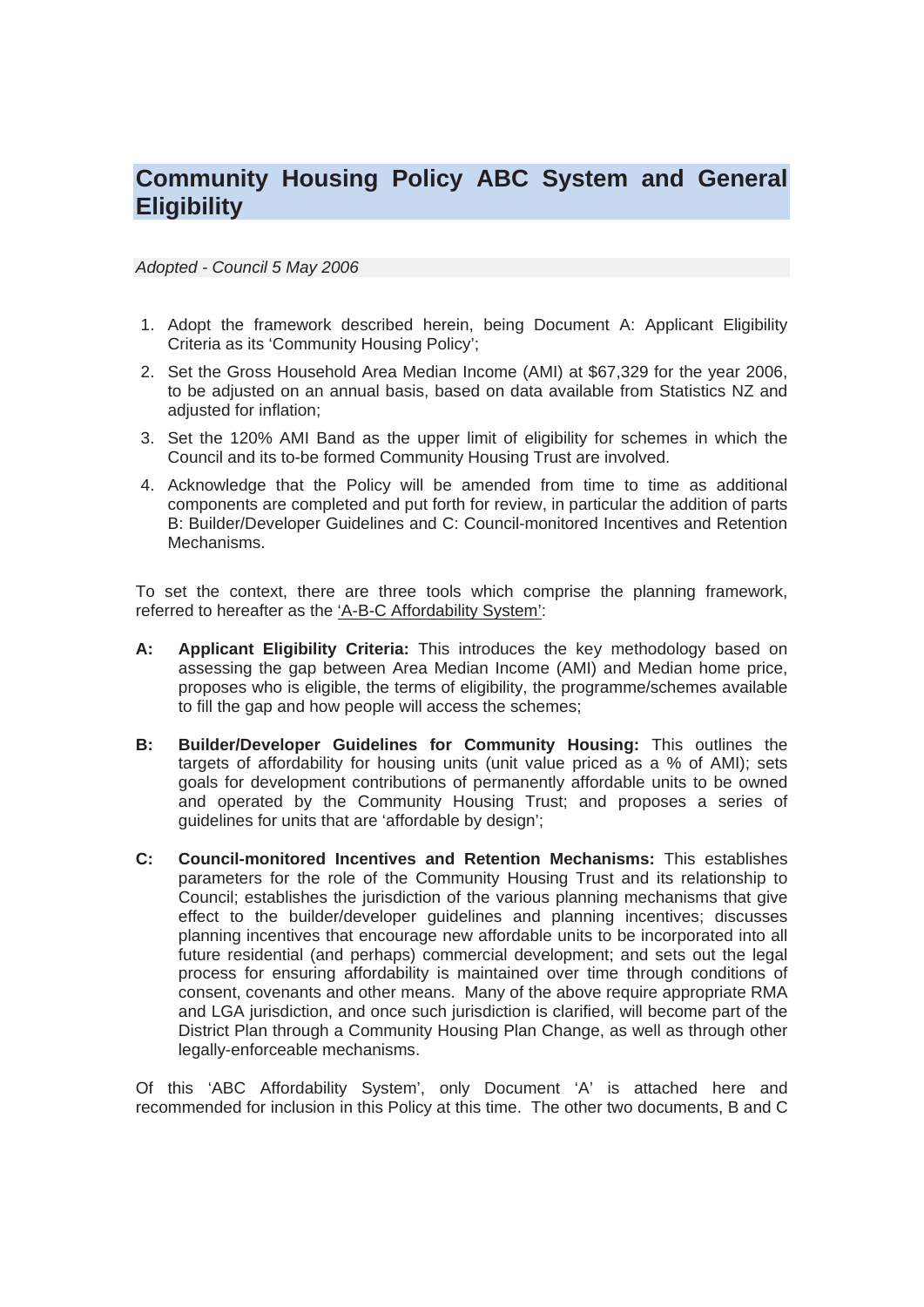will be brought forward separately to Strategy Committee, and it will be recommended that the policy be amended over time to include parts B and C as they are formulated.

The proposed planning framework requires a series of decisions to give effect to the primary desired outcome: that being to establish an overall system that, over time, improves the affordability of both ownership and rental housing for the permanent workforce that are essential for local economic vitality and quality of life.

#### Planning Framework: System Methodology

The proposed planning framework sets forth the following key decision points:

- 1. That the Council publish an official District-wide AMI on an annual basis, based on existing data available from Statistics NZ and adjusted for inflation, and set bands based on percentage (%) of the AMI which will be used to set threshold eligibility for various housing schemes;
- 2. That the Council publish an official Median Home Price and Rents (MHPR) on an annual basis, based on existing data, and define this by unit size, home price, and unit rent;
- 3. That the core relationship to be monitored over time is the Gap between Area Median Income (AMI) and Median Home Price and Rents (MHPR)
- 4. That a variety of ways to address the Gap be thoroughly assessed, recognizing there is a need for a variety of approaches from the market, the alternative market, and a restricted market. Set forth are proposed schemes for homeownership at this time, with the need for future development of schemes for rental housing:
	- a. Currently Proposed:
		- i. Homeownership: Equity Gap scheme
		- ii. Homeownership: Accessing Community Housing Trust units
	- b. To be developed:
		- i. Rental housing
		- ii. Other schemes as necessary
- 5. That specific targets be established for:
	- a. The number and location of affordable units needed in the next 10 years, and
	- b. The units' levels of affordability (unit value priced as a % of AMI), with a methodology for adjusting price by unit size, amenity and location;
- 6. That further work proceed to establish the Community Housing Trust, with:
	- a. The roles of the Trust vs. Council clarified;
	- b. The criteria for selection of Trustees established;
	- c. A business plan to give effect to its vision through governance and management.

These steps are not necessarily to be done sequentially. This report is further organized in relation to the above numbered paragraphs. Attachment 1, referred to as "Document A' details the proposed Applicant Eligibility Criteria.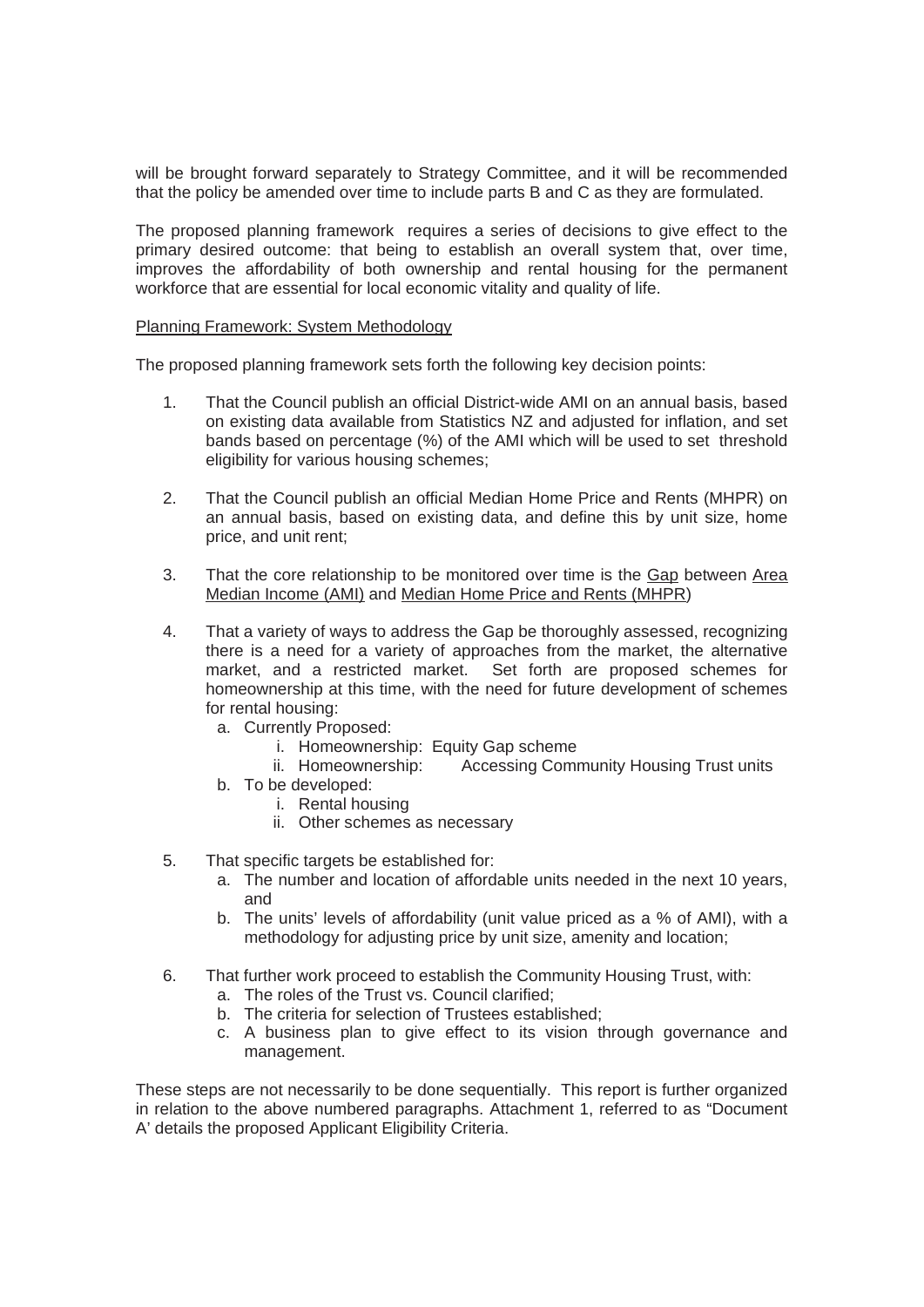## **1. Establishing the Area Median Income (AMI)**

## a. What source data shall be used to set the Area Median Income?

Statistics NZ provided 2001 census data, collected at a mesh-block level, aggregated into Census Area Units. The NZ Remuneration Review, September 2005 documented a 3.5% annual wage inflation rate, and suggested this was consistent with the past several years performance. Thus, 2001 data were inflated using a simple multiple of 5 years X 3.5% or 17.5%; 2006 figures become 117.5% of the 2001 figures. A more accurate annual compounding would be used in future years, but given the somewhat rounded nature of the rearward estimate, such effect is minimal. Once 2006 census data are available, these figures will be adjusted to actual, with annual compounding of inflation by the NZ Remuneration Review wage inflation rate used for each year between census. At such a time as an annually-adjusted AMI becomes available from a Central Government agency, the QLDC would no longer need to publish its own.

#### b. Should the median be set for the whole district, or by grouping of Census Area Unit?

Attachment 2, 'QLDC Family Median Income-2006' shows a map of the district by Census Area Unit. Staff are considering recommendations to Statistics NZ that for the 2006 census, data be reported with additional mesh blocks included in particular Census Area Units. Further discussion of this topic in included below.

### c. Should the Area Median Income be adjusted for household size?

The AMI is often adjusted by household size, varying from the personal median income to a household of two with no children, up to households of five people. Such an adjustment facilitates wider eligibility and acknowledges widely varying circumstances for different households, but does add significant complexity to eligibility determinations. Further, it requires access to a pool of accurate data that is statistically relevant. It is important to note that the relatively small pool of 2001 census data available suggests that this method not be used initially, and re-evaluated after the 2006 census data are published.

The chart below shows the maximum available detail when the Area Median Income is adjusted by household size and Census Area Unit. Note that "Option A" shows the AMI adjusted only by Household Size, with "Option B" showing both Household Size and grouping by Census Area Unit.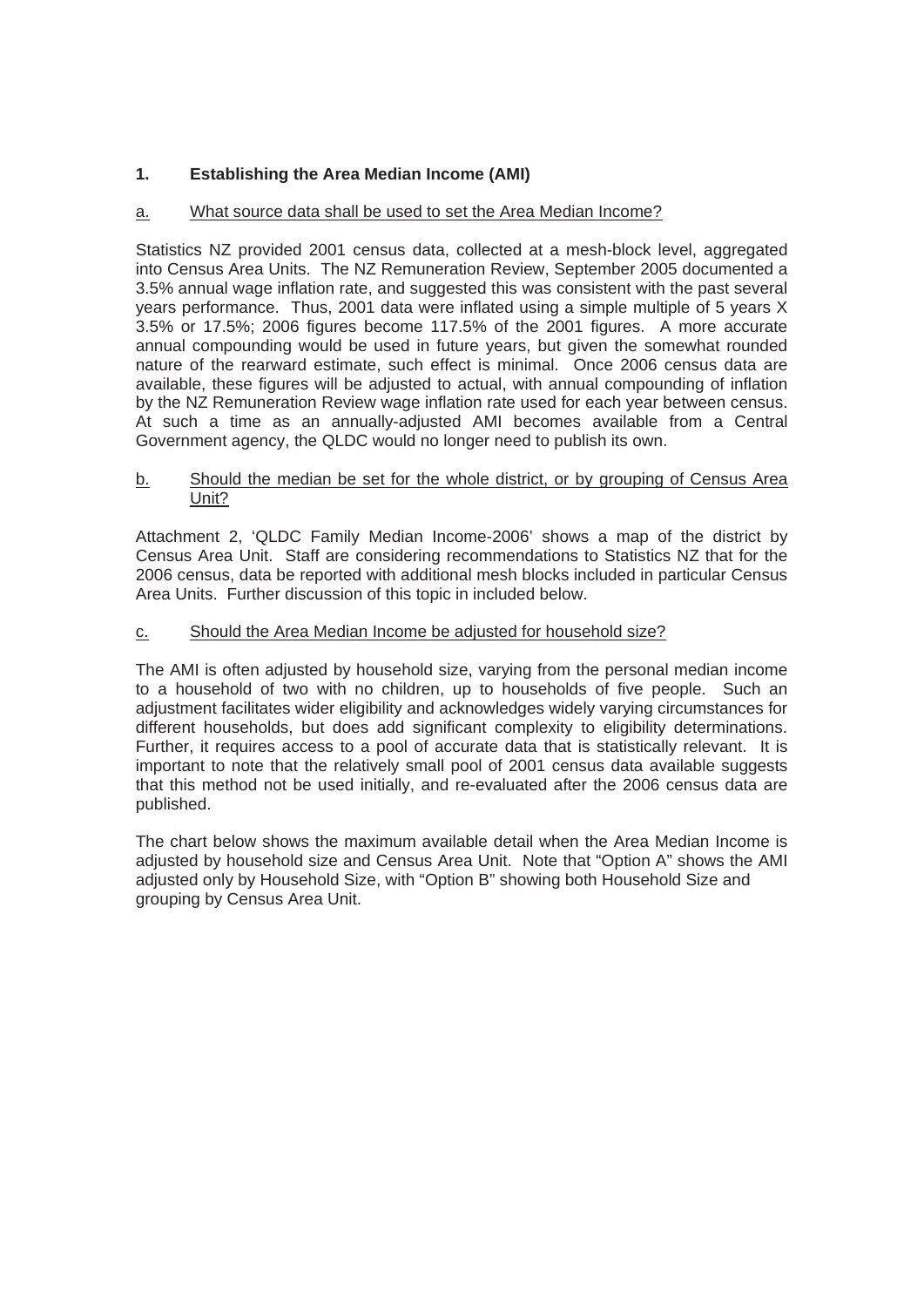| 2006 AREA MEDIAN INCOMES (AMI): based on 2001 Census data + a 3.5%/yr inflation for 5 yrs | 117.5% |
|-------------------------------------------------------------------------------------------|--------|
|-------------------------------------------------------------------------------------------|--------|

Source: NZ Renumeration Review Sept 2005 & Strategic Pay March 2005 Census Area Unit Area FAMILY Median Income Area PERSONAL Median Income Household: Couple w/ No Children Household w/ One Child Household w/ Two Children Household w/ Three+ Children **Option A: One AMI for the District Queenstown-Lakes District \$67,329 \$35,152 \$64,837 \$64,379 \$72,877 \$78,157 Hourly wage if full-time (40/hrs/week)** \$32 \$17 \$31 \$31 \$35 \$38 **Option B: AMI by 3 areas in the District** *Area 1: Wanaka, Cardrona, Hawea, Albertown, Luggate, Makarora Area 1 Median* **\$60,030 \$29,881 \$54,070 \$55,083 \$63,215 \$75,893** 608304 Hawea **\$52,835** \$27,840 \$52,450 \$40,304 \$53,794 \$61,020 608800 Wanaka **\$59,479** \$28,865 \$55,941 \$58,785 \$62,295 \$70,620 609029 Matukituki **\$67,778** \$32,937 \$53,820 \$66,161 \$73,555 \$96,040 **Area 2: Glenorchy & Kingston (similar issues in each) (modified)** (modified) 609012 Glenorchy = Area 2 Median **\$58,447 \$29,162 \$51,951 \$60,165 \$63,518 \$66,872**

| Area 3: Greater Wakatipu (including Gibbston, Jacks Point, urban and rural areas of the Basin) |          |          |          |          |          |          |  |  |  |
|------------------------------------------------------------------------------------------------|----------|----------|----------|----------|----------|----------|--|--|--|
| Area 3 Median                                                                                  | \$73,098 | \$38,567 | \$70,903 | \$73,894 | \$77,234 | \$79,722 |  |  |  |
| 609301 Queenstown Bay                                                                          | \$63,719 | \$33,556 | \$62,079 | \$63,736 | \$68,337 | \$72,508 |  |  |  |
| 609200 Arrowtown                                                                               | \$65,781 | \$36,183 | \$63,498 | \$63,466 | \$65,495 | \$79,206 |  |  |  |
| 608700 Frankton                                                                                | \$67,338 | \$36,387 | \$64,872 | \$68,636 | \$74,952 | \$59,462 |  |  |  |
| 609023 Sunshine Bay (Incl Fernhill)                                                            | \$68,364 | \$39,057 | \$70,353 | \$61,853 | \$70,788 | \$78,724 |  |  |  |
| 609302 Earnslaw (N side Frankton Arm)                                                          | \$73,522 | \$38,879 | \$72,922 | \$72,876 | \$70,970 | \$89,933 |  |  |  |
| 609028 Lake Hayes (EX Lake Hayes Estate)                                                       | \$78,962 | \$40,480 | \$82,591 | \$94,624 | n/a      | \$84,122 |  |  |  |
| 609022 Kelvin Heights                                                                          | \$80,262 | \$40,271 | \$72,220 | \$81,520 | \$95,499 | \$88,394 |  |  |  |
| 609026 Skippers (Wakatipu Basin & LHE)                                                         | \$86,835 | \$43,719 | \$78,686 | \$84,443 | \$94,597 | \$85,427 |  |  |  |

*Note: Area 1,2,3 Median is the average of median incomes for the CAU's comprising the Area*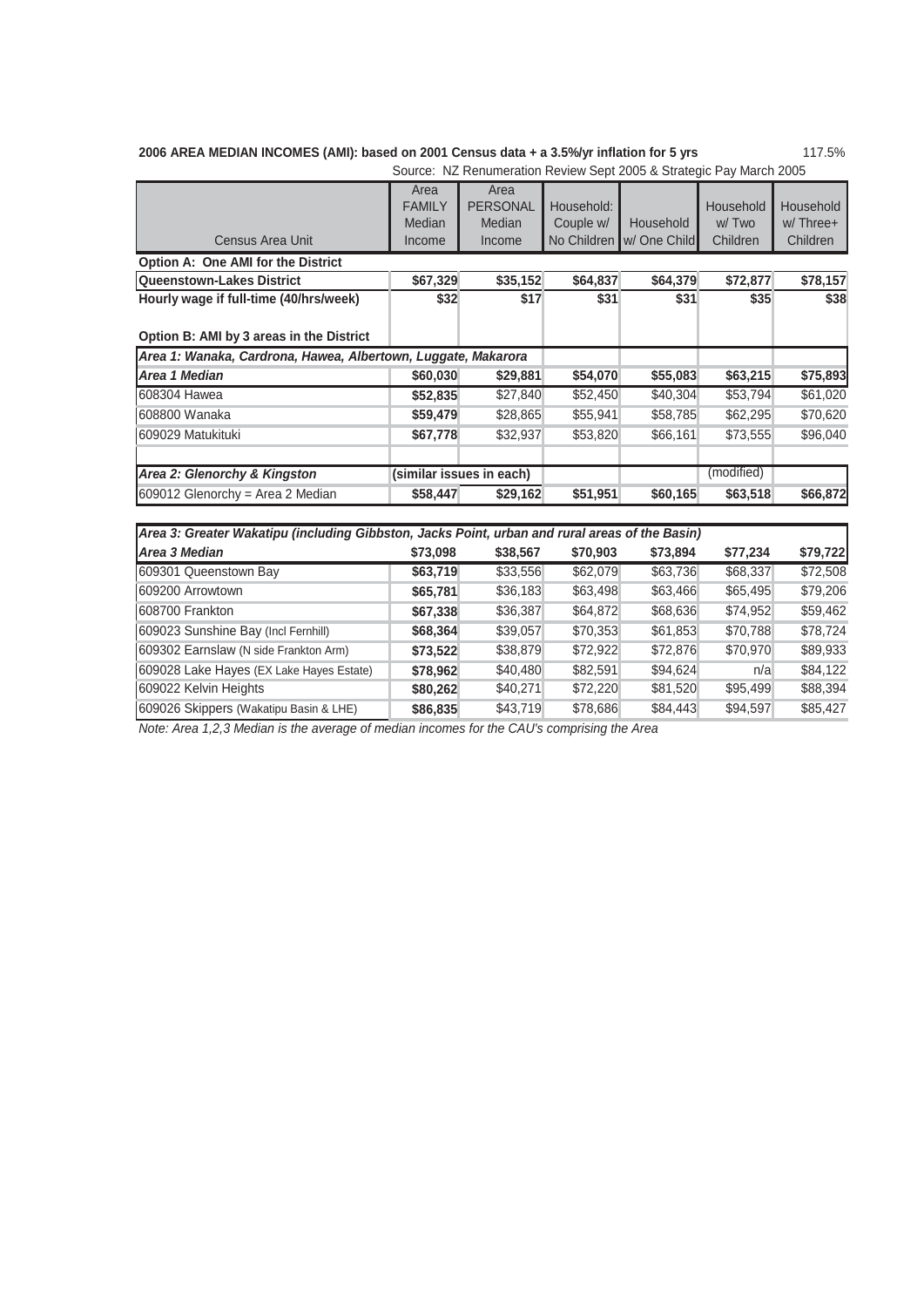Reasons for and against Option A: setting one AMI for the district, and Option B: setting three areas in the District are as follows:

| Options:            | A: AMI by District Median only                                                                                                     | <b>B: AMI by Census Area Unit</b>                                                                                                                         |
|---------------------|------------------------------------------------------------------------------------------------------------------------------------|-----------------------------------------------------------------------------------------------------------------------------------------------------------|
|                     | Should the Council publish one chart<br>annually of AMI for the District?                                                          | Should the Council publish 3 AMI<br>charts annually, one for each of the<br>3 Areas as grouped by Census Area<br>Unit?                                    |
| Reasons For:        | 1. simplest method                                                                                                                 | 1. common sense for local area;<br>encourages people to live and work<br>in the same area                                                                 |
|                     | 2. encourages people to live and<br>work in different areas of the district                                                        | 2. facilitates relationship to median<br>home price, if also done by same<br>area                                                                         |
|                     | 3. 'leveling effect' for the district;<br>population #'s are small, variations in<br>household size by area may not be<br>relevant | 3. grouping reflects areas in which<br>people naturally commute<br>(view<br>Glenorchy & Kingston independent<br>of each other and of Greater<br>Wakatipu) |
| Reasons<br>Against: | 1. may create inequities - review<br>policy annually for issues                                                                    | 1. more complicated to monitor                                                                                                                            |
|                     | 2. may be inaccurate in areas of the<br>district with highest growth                                                               | 2. smaller samples mean anomalies<br>may need further analysis                                                                                            |
|                     |                                                                                                                                    | 3. may be confusing to the public                                                                                                                         |

d. How shall % AMI levels be defined in bands?

Following the above recommendation to implement Option A with one District-wide AMI not adjusted for household size, the next step is to establish the % of AMI target bands to determine the level of income that can be earned to be eligible. Bands are defined as follows:

| <b>Targeting Bands</b> |      |  |  |  |  |
|------------------------|------|--|--|--|--|
| Upper                  | 149% |  |  |  |  |
| <b>Band Level</b>      | 140% |  |  |  |  |
| Lower                  | 130% |  |  |  |  |
| Upper                  | 129% |  |  |  |  |
| <b>Band Level</b>      | 120% |  |  |  |  |
| Lower                  | 110% |  |  |  |  |
| Upper                  | 109% |  |  |  |  |
| <b>Band Level</b>      | 100% |  |  |  |  |
| Lower                  | 90%  |  |  |  |  |
| Upper                  | 89%  |  |  |  |  |
| <b>Band Level</b>      | 80%  |  |  |  |  |
| Lower                  | 70%  |  |  |  |  |
| Upper                  | 69%  |  |  |  |  |
| <b>Band Level</b>      | 60%  |  |  |  |  |
| Lower                  | 50%  |  |  |  |  |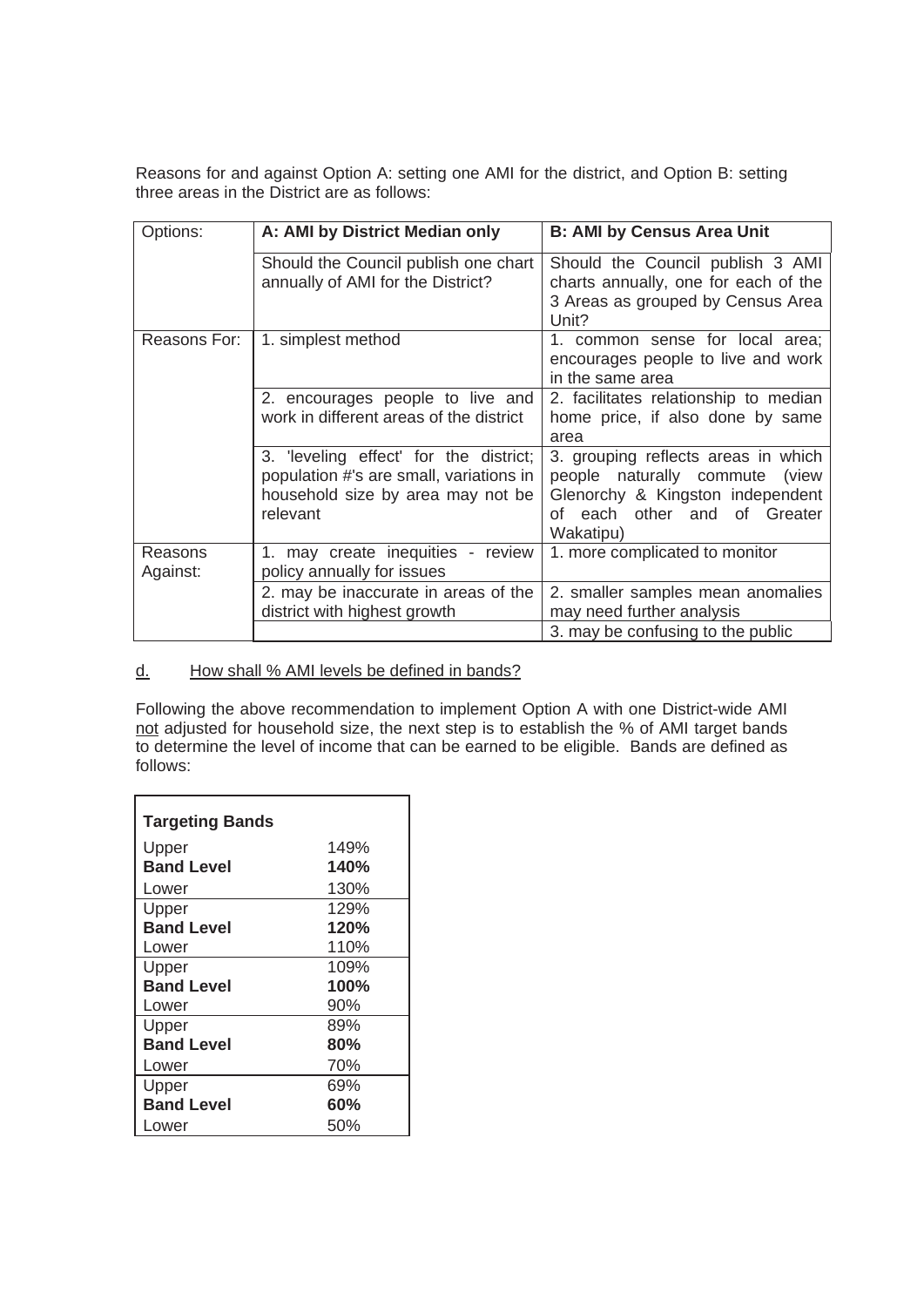### e. What band level should be used as an upper limit of eligibility?

In an ideal market, a median income household would pay no more than 30% of their monthly income toward monthly repayments on a median priced home, or if renting, in monthly rent. Variations in housing quality, size, and location then make up the key factors in housing choice.

The HOPE Strategy recommended setting eligibility for homeownership schemes at 120% of AMI. Should the target level prove incorrect, it can be adjusted on an annual basis. When the 2006 census data is available, it will be valuable to consider what % of the overall population are captured by the various targeting bands, and may require readjustment at that time. Few households below the 80% AMI band will be able to afford homeownership, unless market conditions change substantially, or substantial subsidy is provided.

For rental housing, the standard target level recommended by the HOPE strategy is 60% of AMI and below. Further work is needed before a corresponding Rental Housing Scheme can be put forth.

For the proposed Homeownership Schemes, a 120% band is considered viable as the upper limit of eligibility (to 129%).

Consideration has also been given to whether the Area Median Income should be published as 'Gross Income' (before tax) or 'Net Income' (after tax). At the median, the gross vs. net comparison is as follows:

### **Gross to Net: Tax Calculation at median income**

|     | <b>Start</b> | End        | Tax Rate*                                             | Tax      |
|-----|--------------|------------|-------------------------------------------------------|----------|
| \$  |              | \$38,000   | 20.7%                                                 | \$7,866  |
| \$  | 38,001       | \$60,000   | 34.2%                                                 | \$7,524  |
| \$. | 60,001       | \$67,329   | 40.2%                                                 | \$2,946  |
|     |              | $-$18,336$ | total tax                                             | \$18,336 |
|     | Net Income   | \$48,993   | avg. tax rate 27.2%                                   |          |
|     |              |            | $\star \ldots \wedge \cap \cap$ Farazonal asset 4.00/ |          |

'w/ACC Earner's Levy at 1.2%

The HOPE Strategy goal is clearly to ensure that housing be affordable to a household not spending more than 30% of their income on housing. Similarly, research with lenders finds that when Net income is used, a factor of up to 45% of net income is a standard used for measuring affordability. As shown by the following table, the two measures are very similar, with the 30% of gross figure lower than the maximum that banks would expect people to spend.

|          | 27.2%    |         | 41.3%  | Debt Service Ratio                |
|----------|----------|---------|--------|-----------------------------------|
| NET:     |          |         |        |                                   |
| Post-tax | \$48,993 | \$942   | \$389  | <b>Available for Debt Service</b> |
|          | Annual   | Monthly | Weekly |                                   |
| Gross:   |          |         |        |                                   |
| Pre-tax  | \$67,329 | \$1,295 | \$388  | Available for Debt Service        |
|          |          |         | 30.0%  | <b>Debt Service Ratio</b>         |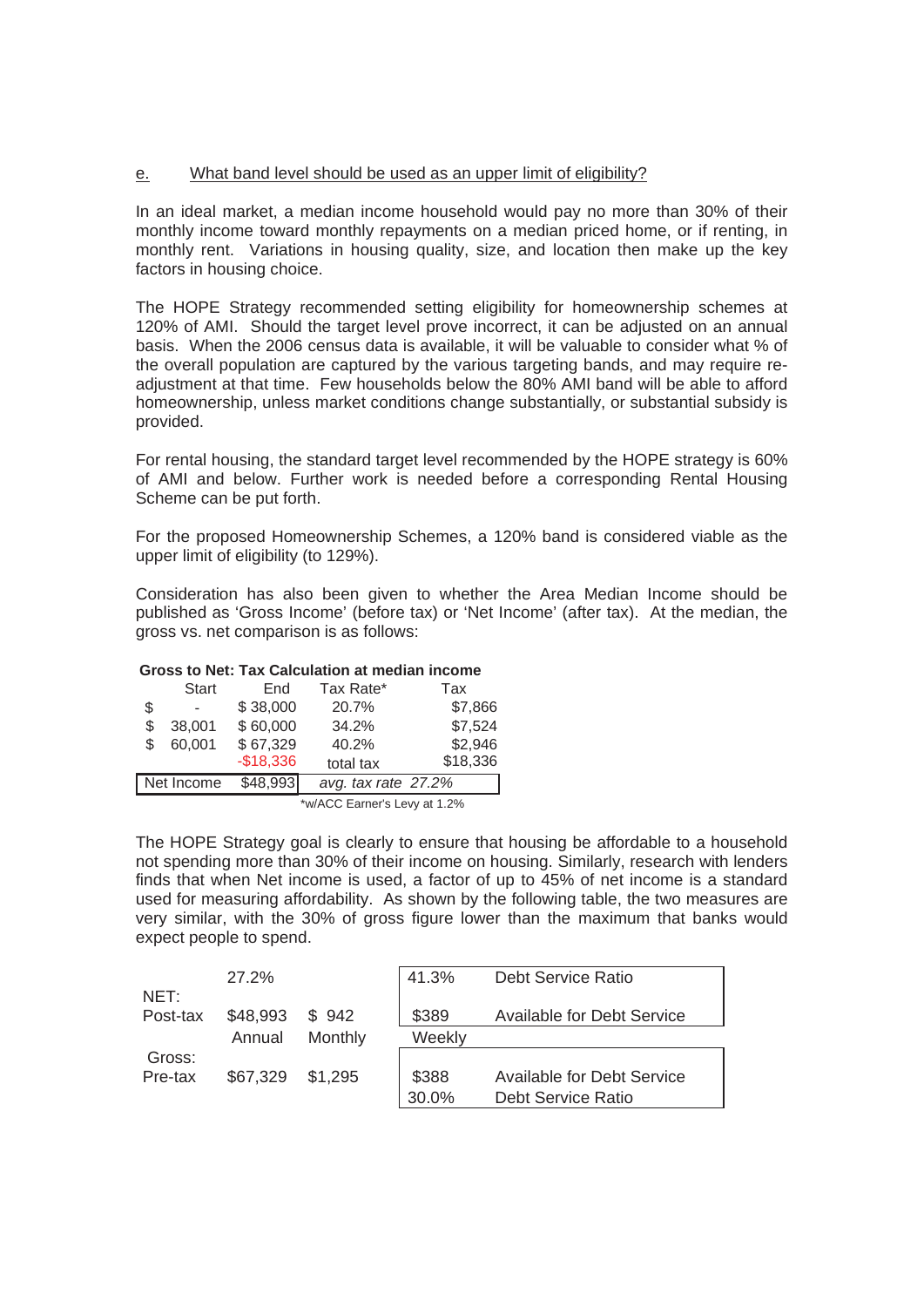As a result, there is little net effect on a household's projected housing-related outgoings if either the gross or net Income factors are used, so long as the calculation requires use of no more than approximately 41.3% of the Net income or 30% of the Gross income for debt service costs.

Applying the targeting bands to the AMI for the District provides the following results in respect of actual Gross and Net incomes:

|                     |                 | Area HOUSEHOLD Median Income |                     |                |                   |  |
|---------------------|-----------------|------------------------------|---------------------|----------------|-------------------|--|
|                     |                 |                              | <b>GROSS Income</b> |                | <b>NET Income</b> |  |
|                     |                 |                              | (Before Tax)        |                | (after Tax)       |  |
| <b>Upper Median</b> | 129% AMI        | \$                           | 87,526              | S              | 63,719            |  |
|                     | 120%AMI         | \$                           | 80,794              | \$             | 58,818            |  |
| <b>Median</b>       | <b>100% AMI</b> | \$                           | 67,329              | \$             | 49,015            |  |
| <b>Lower Median</b> | 80% AMI         | \$                           | 53,863              | $\mathfrak{S}$ | 39,212            |  |
|                     | 70% AMI         | \$                           | 47,130              | \$             | 34,311            |  |
|                     | 60% AMI         | \$                           | 40,397              | \$             | 29,409            |  |
|                     | 50% AMI         | \$                           | 33,664              | \$             | 24,508            |  |
|                     | 40% AMI         | \$                           | 26,931              | S              | 19,606            |  |

The recommendation is to adopt a Gross Area Median Income for the entire District, and to defer further consideration of adjustments by household size until a review of the 2006 Census data can be undertaken.

## **2. Establishing the Median Home Price and Median Rent (MHPR)**

Initial research has been conducted for the purpose of establishing a median home price and rent that would pertain to dwellings of an average size, grouped by unit size and type, yet source data reviewed to date does not easily allow for such detail. Further research is required to establish a median figure that can be supported by data, that excludes luxury dwellings, visitor accommodation, and units of an above average size and that facilitates price data by unit size and by census area unit. As a result, the Equity Gap examples below are based on a home/unit purchase price between \$300,000 and \$500,000, levels for which there appear to be product available in the marketplace, and that households would qualify for based on the Applicant Eligibility Criteria proposed.

## **3. The Gap between Area Median Income (AMI) and Median Home Price**

The core relationship to be monitored over time is the Gap between AMI and the "amount" of housing a household can buy by spending 30% of its gross income on housing, and the income it takes to buy/rent the median-priced home.

Until accurate data is available for establishing the median home price, the following is an indication of how the Gap is calculated in the current marketplace, assuming a 7.8% fixed mortgage rate for the conventional loan, and the Equity Gap in the form of either a deferred interest Soft Second Loan of a Shared Equity contribution.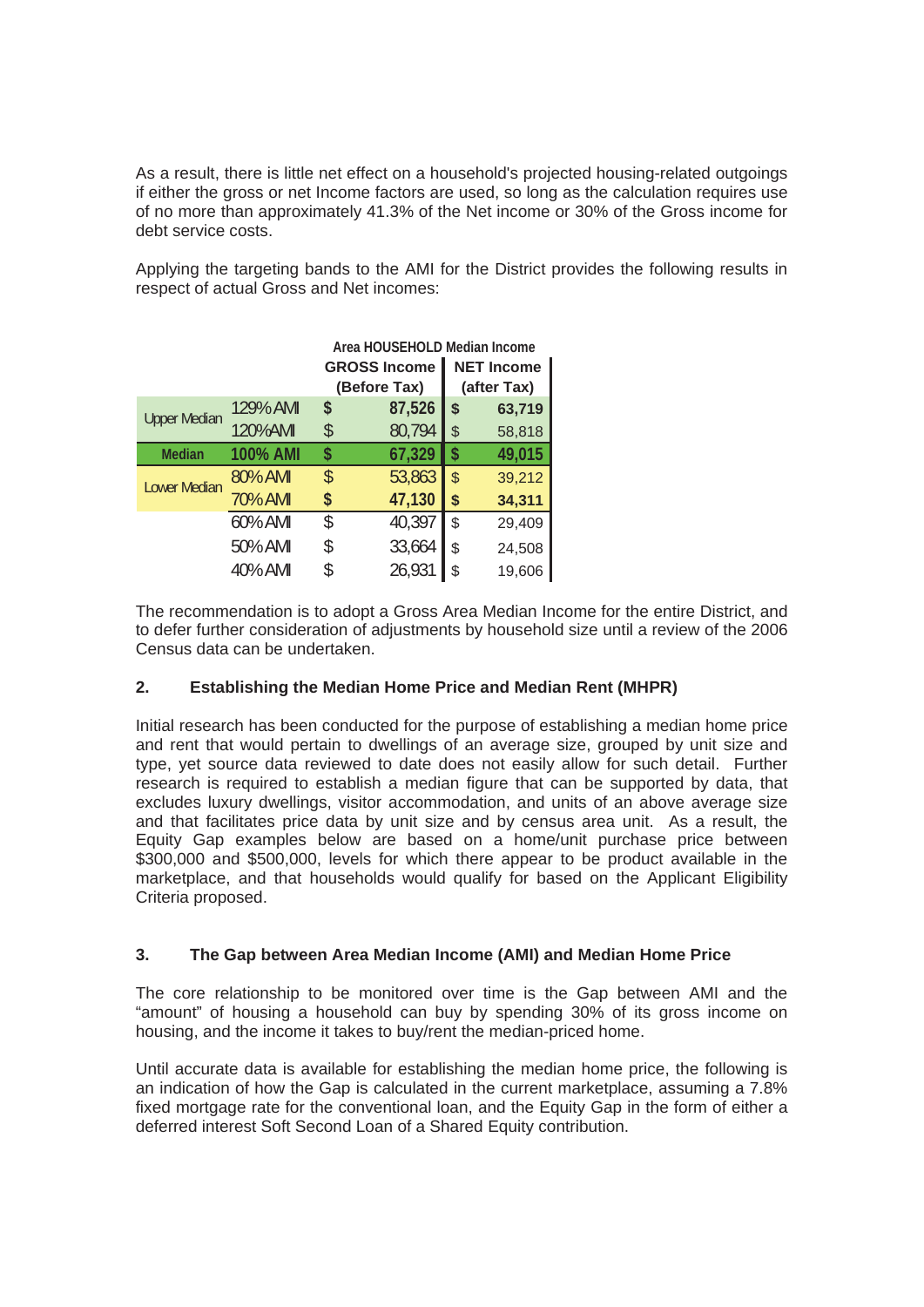From the examples below, it appears that the methodology of defining the gap between that which a household can afford on their own and a median price for two and three bedroom units or homes below \$500,000 will prove effective. If the gap widens beyond the 25%-30% currently, then additional schemes will be needed to address the issue. It is strongly recommended, that this methodology be utilised, as it addresses the key concerns of the HOPE Strategy and is one that the Council's Monitoring Strategy can consistently report on year after year.

|                                         | 80% AMI |             | <b>100% AMI</b> |             |   | <b>120% AMI</b> |
|-----------------------------------------|---------|-------------|-----------------|-------------|---|-----------------|
|                                         |         | <b>Band</b> |                 | <b>Band</b> |   | <b>Band</b>     |
| A Household with a Gross Income of      | S       | 47,130      | S               | 67,329      | S | 87,527          |
| By making monthly repayments of         | -S      | 1.430       | S               | 1.683       | S | 2,188           |
| Can Afford to purchase a home priced at |         | 285,000     |                 | \$337.000   | S | 440,000         |
| Paying a deposit of                     |         | (11, 440)   |                 | (13, 466)   |   | (17, 505)       |
| With a mortgage of                      |         | (188,060)   |                 | (222, 434)  |   | (290, 495)      |
| Leaving a GAP of                        | - \$    | 85,500      | S.              | 101,100     | S | 132,000         |
| Gap as % of house price                 |         | 30%         |                 | 30%         |   | 30%             |

Attachment 1, 'Applicant Eligibility Criteria', further describes how the gap calculation will be applied to a household's application for housing. Following a review for basic eligibility as meeting the 120% AMI income band, application of the income test and asset test calculates the specific gap needed to acquire the target housing unit. This eligibility and individual gap calculation would be completed by the organization managing the community housing portfolio, most likely the Community Housing Trust.

#### **4. Schemes to Address the Gap**

At this stage of development, the Document A: Applicant Eligibility Criteria includes further discussion of primarily Homeownership schemes. In general, two types of schemes, 1) shared equity and 2) soft-second loan are offered in that document as a way to address the Gap. In general, their benefits are discussed below:

|               | For Equity Gap Source    |                    | For the Applicant/Employee |                       |
|---------------|--------------------------|--------------------|----------------------------|-----------------------|
|               | Pro                      | Con                | <b>Pro</b>                 | Con                   |
|               | <b>Market Risk: If</b>   | If market          | If market                  | If market             |
|               | market                   | depreciates, value | appreciates,               | depreciates, value    |
|               | appreciates,             | of % share         | value of %                 | of % share            |
|               | value of %               | decreases          | share                      | decreases             |
|               | share increases          |                    | increases                  |                       |
|               | <b>Maintenance &amp;</b> | Responsibilities   | Equity partner             | You only receive      |
|               | Improvements:            | may be             | may share cost             | partial value at sale |
|               | no benefits              | complicated        |                            | for improvements      |
|               |                          |                    |                            | you make              |
|               | <b>Administration:</b>   | Admin more         | May engender               | may complicate        |
|               | no benefit; may          | complicated than   | loyalty from               | employee/employer     |
|               | engender loyalty         | loan; may          | employer                   | relationship          |
|               | from employee            | complicate         |                            |                       |
|               |                          | employee/employer  |                            |                       |
| Shared Equity |                          | relationship       |                            |                       |
|               |                          |                    |                            |                       |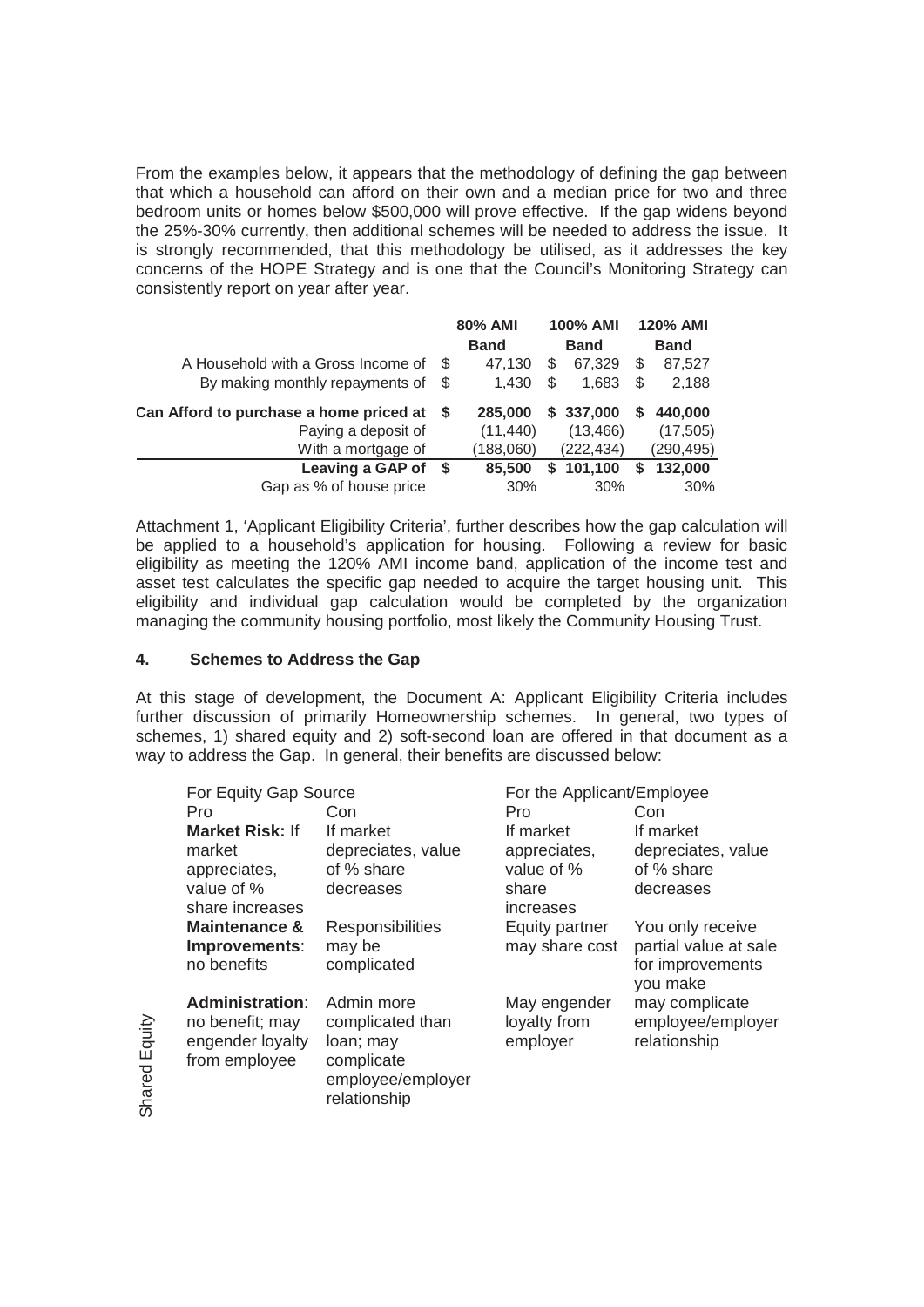|                      | <b>Market Risk: If</b><br>market<br>appreciates, you<br>receive no<br>benefit                                                                                              | If market<br>depreciates, you<br>risk no loss, unless<br>it depreciates<br>below combined<br>loan value | If market<br>appreciates,<br>you receive all<br>benefit as your<br>loan values are<br>fixed                                 | If market<br>depreciates, you<br>still owe loan<br>values and may<br>lose your deposit<br>value                                                               |
|----------------------|----------------------------------------------------------------------------------------------------------------------------------------------------------------------------|---------------------------------------------------------------------------------------------------------|-----------------------------------------------------------------------------------------------------------------------------|---------------------------------------------------------------------------------------------------------------------------------------------------------------|
|                      | <b>Maintenance &amp;</b><br>Improvements:<br>No role in<br>maintenance or<br><i>improvements</i>                                                                           | No role in<br>maintenance or<br>improvements;<br>property may not<br>be well maintained                 | Freedom with<br>all<br>maintenance &<br><i>improvements</i>                                                                 | Responsibility for<br>all maintenance &<br>improvements                                                                                                       |
| Second Loan<br>Soft- | <b>Administration:</b><br>clear roles &<br>responsibilities<br>as specified in<br>loan agreement;<br>may engender<br>loyalty from<br>employee with<br>few<br>complications | Need to separate<br>administration of<br>loan from Human<br>Resource<br>management                      | Administration:<br>clear<br>expectations<br>as specified in<br>loan<br>agreement;<br>easily<br>understood<br>costs/benefits | <b>Employer less</b><br>likely to make HR<br>decisions based on<br>impacts to loan, as<br>loan is more<br>separate than an<br>ownership stake in<br>the house |

Future reports to the Strategy Committee will propose further refinement of these schemes.

#### **5. Establishing Targets**

Staff will proceed with development of 'Document B: Builder/Developer Guidelines. Future reports to the Strategy Committee will propose further refinement of this Policy to adopt Document B.

## **6. Community Housing Trust**

It should be noted that the roles being developed for Council and the Trust in improving housing affordability in the District must be considered in the context of a wider picture of market, being one that includes free market, alternative market and restricted market activities. Council and the Trust are foreseen to largely work in the restricted market context, acknowledging that the market, through alternative financing products, may be able to assist households with making a home affordable to them. In addition, Central Government has a large role to play in ensuring that quality housing is available for those least able to provide for themselves. The HOPE Strategy largely positioned a role for the Council and Trust to serve the large number of workers who would be able to take care of their housing needs without any assistance were it not for the unusually high housing prices in the District.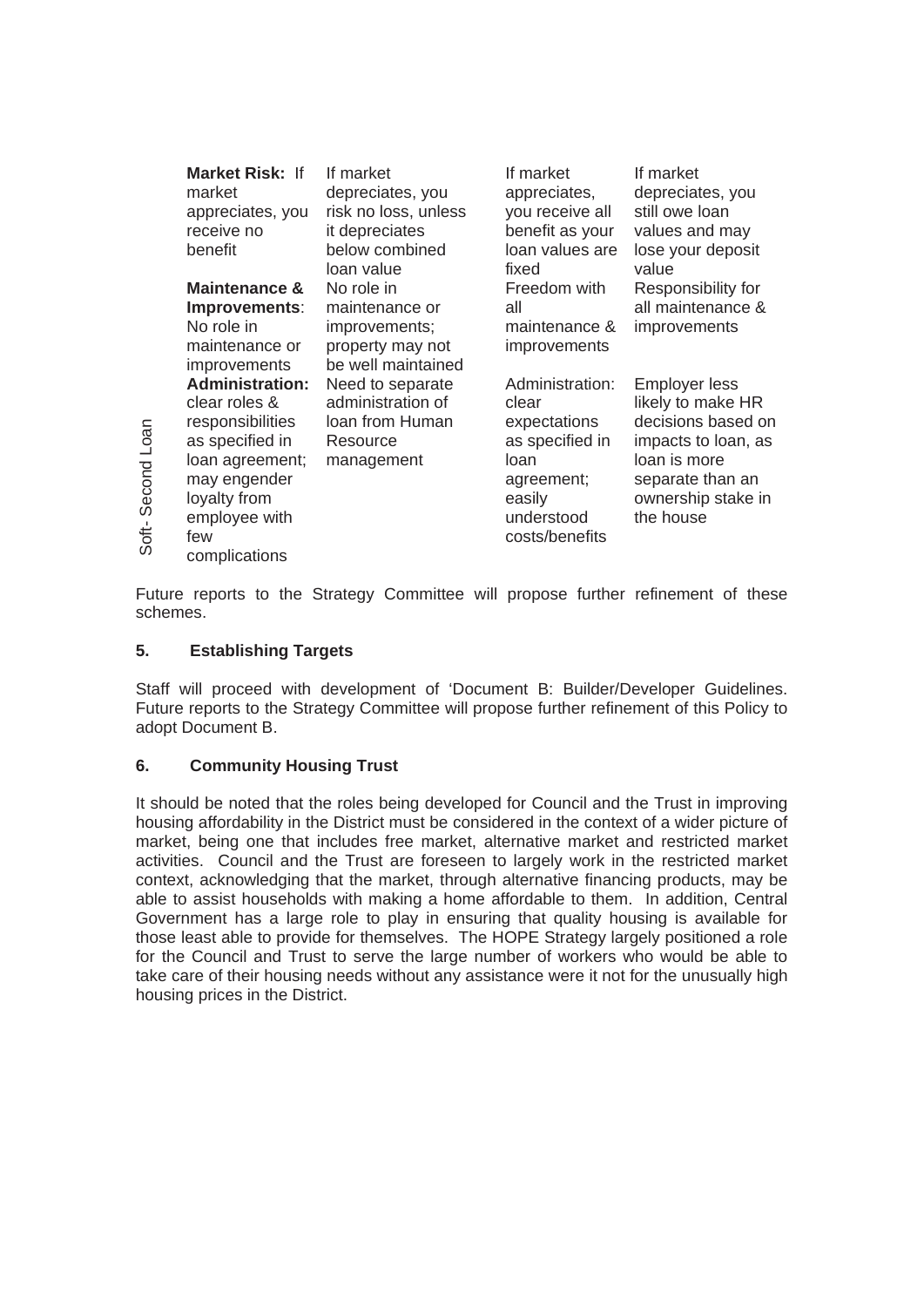# Document A

# **PROPOSED** Applicant Eligibility Criteria for Community Housing

## TABLE OF CONTENTS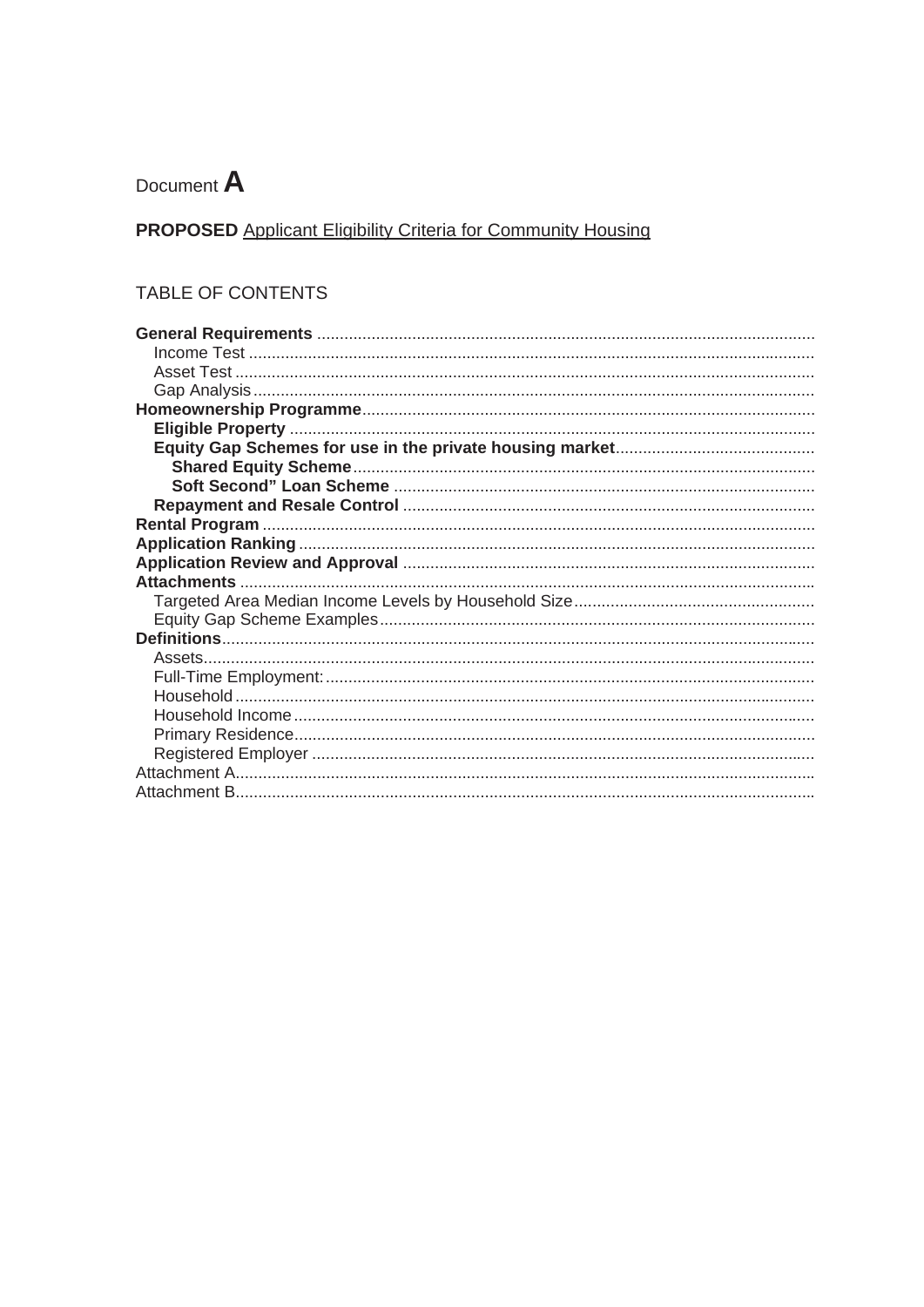Document **A**

## **PROPOSED** Applicant Eligibility Criteria for Community Housing

(Note: the following criteria have been drafted to apply to all affordable/community housing programs to be offered by the Council and/or its Community Housing Trust. References to 'Trust', and 'Council' will be adjusted following the decision on which of these is the appropriate operating entity.)

To be eligible to participate in community housing programs (hereafter referred to as the "Programme"), applicants must meet the following set of requirements. These are designed to ensure fairness and equity among applicants, and to ensure that the wider goals of the Housing Our People in our Environment (HOPE) Strategy are achieved.

## **1) General Requirements**

- **a)** Participation in the Program is limited to a Household with at least one member, who is and will remain a New Zealand Resident or Citizen
- **b)** Applicants shall agree that all information provided on the application is true, correct, and should any information provided be found to be of a false or fraudulent nature, the Council/Trust reserves the right to reject the application, terminate the applicant's participation in the program or take any other action that is legally available.
- **c)** Applicants will be required to certify their agreement to abide by the program requirements for the duration of their participation in the program
- **d)** Applicants consent to an annual re-certification of the information provided in the application, which includes but is not limited to verification of household income
- **e)** Household Income and Household Assets form two of the central eligibility factors for the Programme. The Income Test and Asset Test are utilized in the Gap Analysis, and are defined as follows.
- **f)** Income Test:
	- i) Applicants are eligible for the Programme if their Household Income **does not exceed the 120% of the Area Median Income (AMI) band for the Queenstown-Lakes District**, and as adjusted annually by the average wage inflation rate. See: Attachment A: **"Targeted Area Median Income Levels by Household Size**"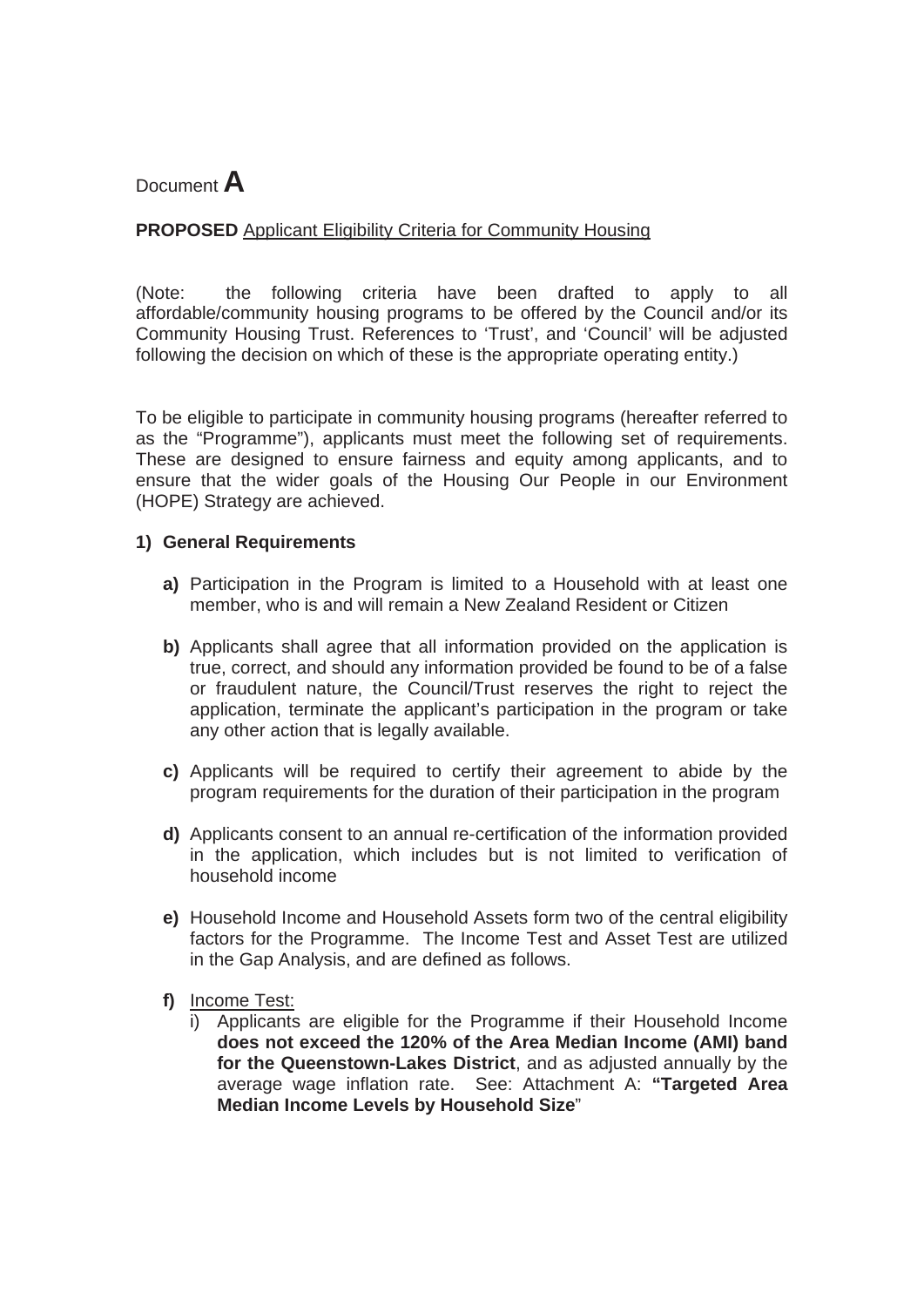- ii) Housing is deemed 'affordable' if the Household spends a maximum of 30% of their gross income on rent or mortgage (principal and interest) repayments. In some cases, primarily where household income is above the median, and where the household can support conventional lending, a maximum expenditure of 35% of gross income may be acceptable.
- iii) If the applicant wishes to include a person in their Household whose primary relationship is that of a flatmate, the applicant must state this relationship in their application form. In this case, Household eligibility will still be based on the AMI target for the primary household size. The primary lender's underwriting criteria can take the flatmate rent into consideration when determining the income necessary for repayments. This situation would only be considered desirable if it allows an applicant to qualify, and if the flatmate situation is temporary (i.e. will only apply during the first 1-2 yrs of eligibility).
- **g)** Asset Test:
	- i) Applicants who currently own their primary residence are viewed as suitably placed in the housing market, and therefore not in need of the assistance provided through the programme.
	- ii) Households who have assets that would enable them to purchase a home in the district without the use of Council assistance will not be eligible. Applicants consent and agree to provide details of all assets at time of application in order to determine whether programme assistance is necessary to achieve the Household's housing goals.
	- iii) Applicants cannot own any other residential property in NZ or overseas at time of settlement, and cannot own or be in the process of borrowing funds to purchase a rental property. Households may be deemed to be ineligible if a household member, via a trust or other mechanism, has an ownership share in other residential or commercial property, or other significant assets (i.e. share portfolios), subject to the assessment of the asset as part of test ii above. Applicants will be encouraged to discuss their situation with staff, which may need further consultation with the review committee prior to making a decision.
	- iv) Applicants must demonstrate adequate assets to make the required deposit contribution. At time of application, these may come in the form of a property or other investment owned outside of the district for which the household would be required to commit to sell and apply the proceeds toward their primary residence in the district.
		- (1) For Households with no dependents, the expected deposit contribution is 15-20% of one year's Household Income;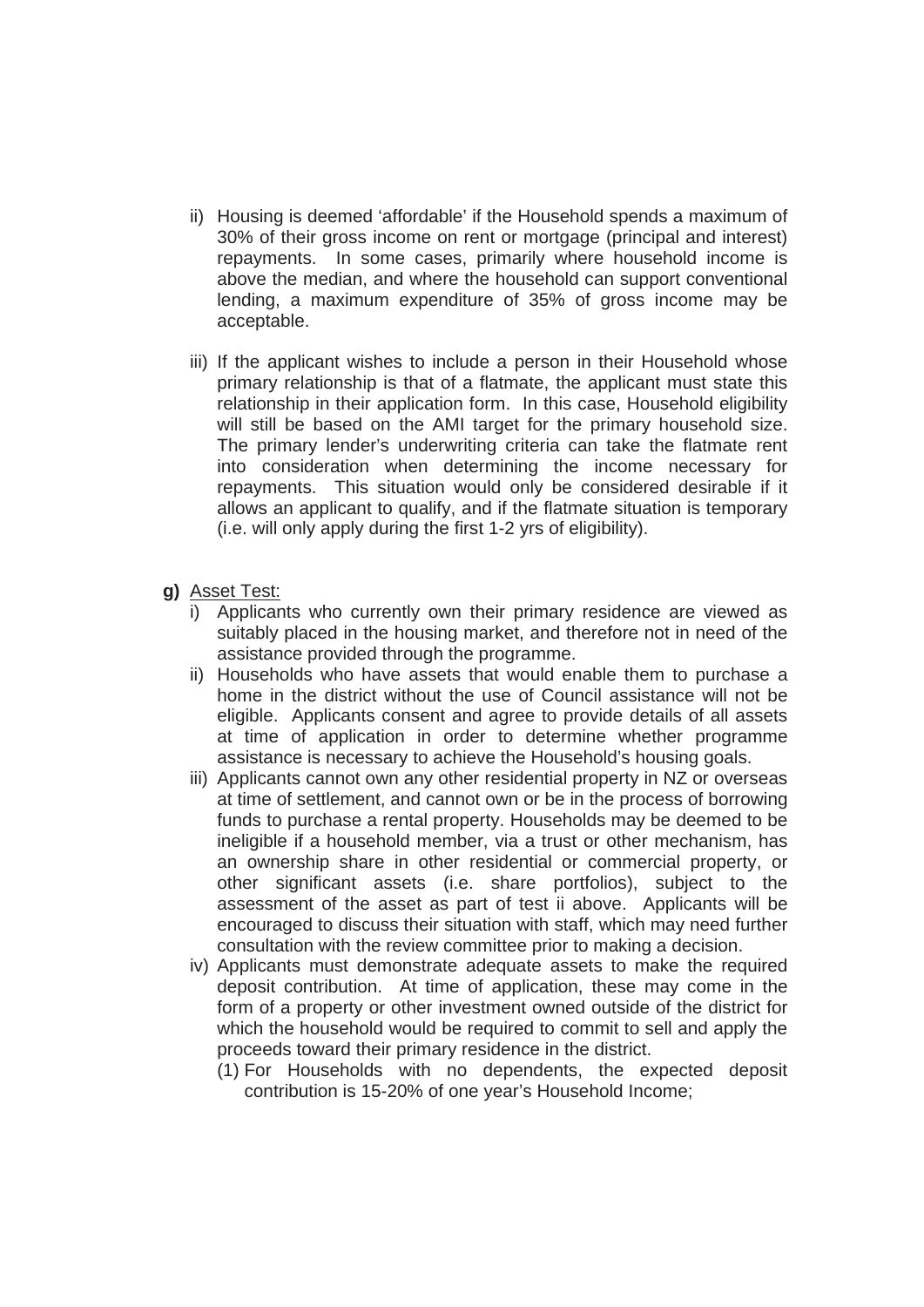- (2) For Households with dependents, the expected contribution is 10% of one year's Household Income.
- **h)** Gap Analysis:

Levels of assistance will be based on the minimum amount needed to secure adequate housing by eliminating the gap between what the household can afford, and a residential unit appropriate for the household size.

## **2) Homeownership Programme**

The objective of the Program is to facilitate first-time homebuyers who are working in the District to be able to live in the District on a long-term or permanent basis. The Homeownership Programme is achieved through two primary mechanisms: Units owned by the Community Housing Trust (Section 3.6), and the Equity Gap Scheme (Section 3.7). The benefits to the purchaser are that: The deposit gap is reduced/ eliminated; Borrowing costs are reduced; and entry into the housing market is facilitated.

- **a)** In addition to the general requirements, applicant Households must have at least one member:
	- i) who is a first-time home buyer in the District or re-entering the ownership market after having been out of it;
	- ii) who has been employed for 12 months or more and remains employed on a Full-time basis in the District with a Registered Employer.
- **b)** The property must be used exclusively as the applicant's Primary Residence. The property may not be rented to another party, except for a period of up to 28 days (consecutive) in a given year.
- **c)** Applicants will be required to obtain financing for their home purchase through a commercial lender, and will be subject to the lender's standard loan underwriting criteria.
- **d)** Applicants shall consent that the Council/Trust and Lender may share information with each other regarding the Application
- **e) Eligible Property:** Residential or rural zoned property located in the Queenstown-Lakes District which meet the following criteria:
	- i) established house on a single section serviced by road, power and water;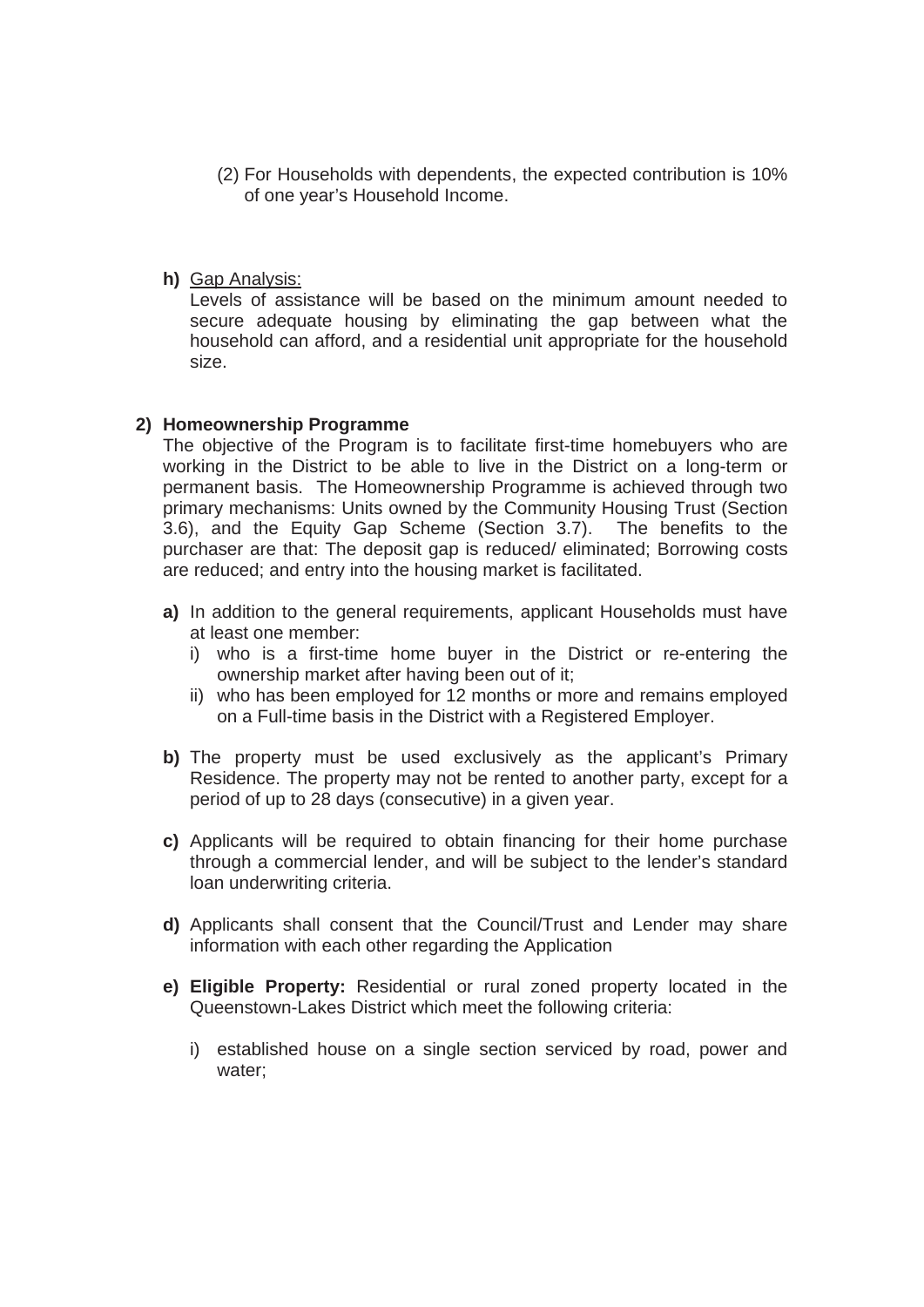- ii) with a minimum size of 70 square meters and a maximum size of 180 square meters (excluding balcony, car park and external stairs);
- iii) freehold property; cross lease; or Unit Titles (as qualified below);
- iv) leasehold property, which is perpetually renewable. The next right of renewal and the date upon which the lease rent is reviewed should be at least 5 years from the date of approval.
- v) Unit Title property which meets the following criteria:
	- (1) purpose built for residential occupation (not a conversion)
	- (2) common area is limited to driveway and grounds
	- (3) self contained (no shared facilities such as kitchens and bathrooms)
	- (4) own individual entry/stairs/access
- vi) The property purchase price must be supported by a registered valuation, acceptable to the commercial lender and Council/Trust, and the property must have a LIM Report which at time of settlement contains no outstanding issues of any significance;
- vii) The property purchase price cannot exceed 120% of the median home price as published by Council/Trust on an annual basis;

## **f) Unacceptable property types:**

- i) commercial or industrial property
- ii) special rural property (e.g. farms or vineyards)
- iii) unit in a hotel/motel
- iv) unit in a serviced or managed (excluding body corporate) complex
- v) hotel/motel conversions
- vi) flat-owning company share properties

#### **g) Purchasing a leasehold interest in a unit owned by the Council/Trust**

- i) For the 5% of units at Jacks Point resulting from that development's Stakeholder Agreement, a preference is granted to applicants working on the construction and development of Jacks Point, and after construction, those working at Jacks Point. Unit affordability targets are detailed in the "Unit Size by AMI Targeting Worksheet" as agreed to by Council and Jacks Point.
- ii) Specific requirements for other developments to be detailed separately.

## **h) Equity Gap Schemes for use in the private housing market**

Two schemes, Shared Equity and Soft Second Loan are available to fill the gap between a home at or below the median price and the conventional loan plus deposit available to the applicant.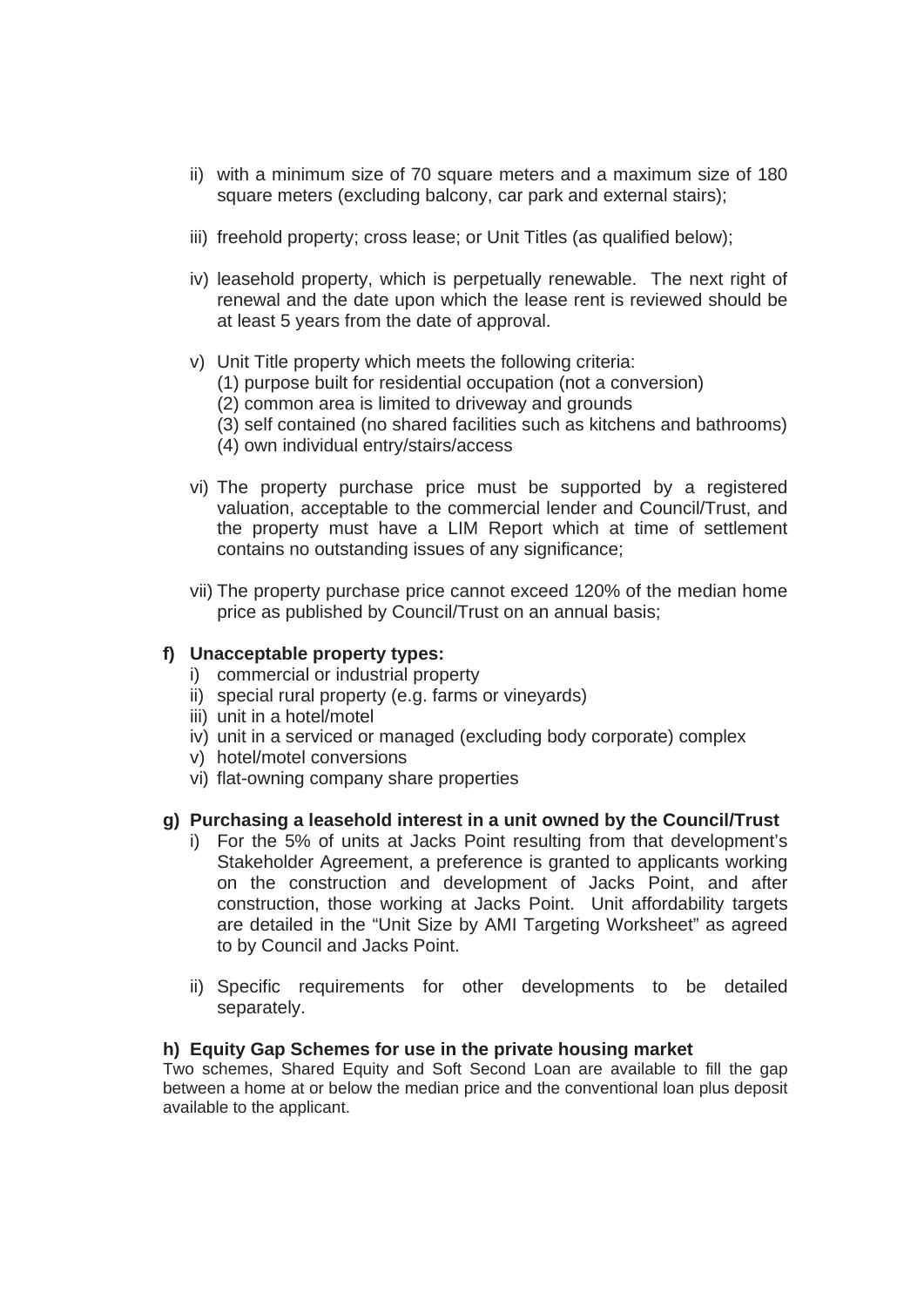- i) **Shared Equity Scheme:** Shared equity exists where the ownership, and thus the equity in a property is shared between two parties. The equity partners in this case are the applicant as homebuyer and the Council/Trust as an equity investor. A conventional lender is also involved for financing the balance of the purchase price.
	- (1) The two parties jointly purchase the property as "tenants in common" or other legally suitable form, which means that each owns a fixed share of the equity in the property.
	- (2) The Council/Trust may invest an amount not to exceed 30% of the purchase price of approved property. The amount will be determined based on the lowest possible amount required to fill the gap in equity resulting from the Gap Analysis, and the Income and Asset tests described in the previous sections of this document. The final amount of the Council's equity share is based on the purchase price of the property, the income of the borrower, and underwriting advice provided to the Council from the primary lender.
	- (3) Approved property will require a current valuation from a registered valuer and a LIM report – these reports will be at the expense of the purchaser.
	- (4) The purchaser will be responsible for all maintenance and property costs (i.e. rates, insurance etc). These will be covered in a separate maintenance agreement.
- ii) **"Soft Second" Loan Scheme:** So named in that it is second in position to a conventional loan, and 'soft' in that repayments are deferred until sale or refinancing of the property. This scheme reduces and/or postpones the costs of servicing the second Council/Trust loan, through a Low/Discounted Interest Rate and/or Interest Only Loan
	- (1) **General**: The purchaser will be responsible for arranging their own borrowing of a first trust deed mortgage from any lender. This mortgage will be the first charge against the property, with Council/Trust's interest in the property ranking second in priority. Monthly repayments of the Soft Second Loan will not be required, and therefore will not be counted by the primary lender in assessing the applicants borrowing capacity.
	- (2) **Low/Discounted Interest Rate:** This option is self explanatory and could be applied to a standard table mortgage or an interest only loan. (NOTE: If the reduced interest rate is offered directly from the employer to the employee, Fringe Benefit Tax (FBT) will certainly apply to that portion of the interest cost which is below market rates. This is a direct additional cost to the Employer and will apply at the rate of 49 - 64% of the benefit depending on the income level of the recipient.)
	- (3) **Interest Only Loan:** This option offers a loan without progressive principal repayments. Interest is charged at predetermined intervals but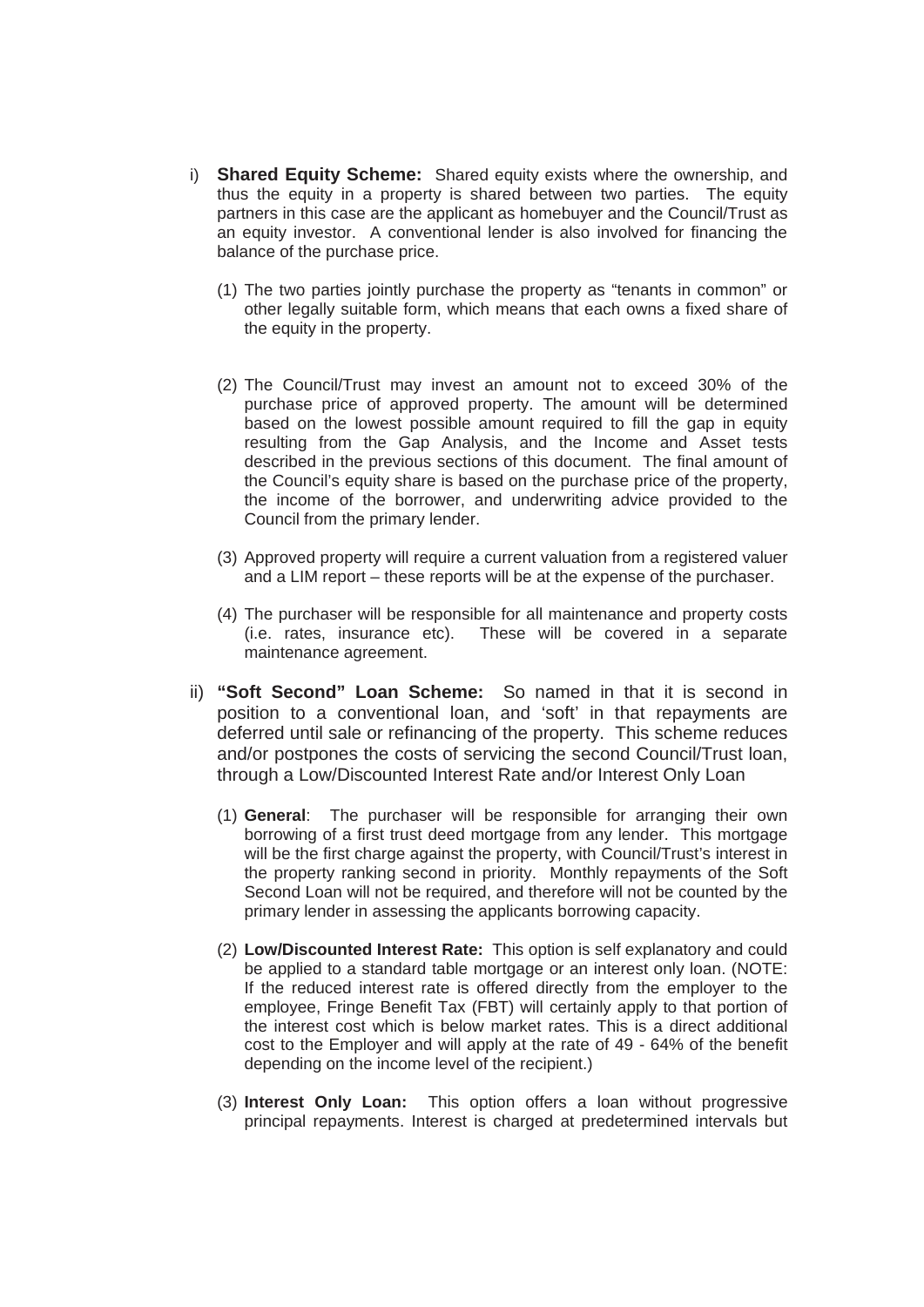the principal is repaid in one lump sum at an agreed future date. Generally interest only loans are offered for shorter terms than table mortgages. Unless the loan interest is discounted per above, market based interest rate will apply (based on prescribed FBT rate).

- **i) Repayment and Resale Control:** The Council/Trust will continue its investment in the property through either of the Equity Gap schemes, as long as the Applicant remains employed by a Registered Employer, which shall be verified on an annual basis.
	- i) Should the employee cease employment with their Registered Employer, Council/Trust will require that its investment be repaid within a timeframe specified in the Equity Gap agreement, unless the employee takes a new
	- ii) position at a rate of pay not in excess of 140% of local area median income (AMI), with another Registered Employer.
	- iii) Full flexibility will be available to enable the applicant to make voluntary payments without penalty at any time.
	- iv) The purchaser has the ability to sell their share of the property at any time, with the Council retaining right of first refusal to purchase the unit, or to allow a new buyer to qualify under the Equity Gap schemes. If the Council/Trust declines to exercise its option, the unit shall be sold at a fair market value, documented by a registered valuation, with the Council receiving
		- (1) proceeds equal to its share of ownership if Shared Equity scheme
		- (2) loan principal plus accrued interest, if the Soft Second loan scheme.
	- v) Resale control of units owned by the Community Housing Trust requires that the Applicant re-sell their unit to the Trust, based on value as established by a registered valuer, subject to adjustments as specified in the unit Purchase and Sale Agreement.
	- vi) The applicant may voluntarily increase their equity share. This will involve buying out all or part of the Council share (based on current market valuations) at nominated time intervals (i.e. 2 yearly). These terms will be established through negotiation, and referenced in either a Shared Equity Agreement or Soft Second Loan Agreement.
	- vii) Starting in year 3, if no voluntary repayments have been established, the Council may require a review with the Purchaser, and establish a plan to increase their ownership, with an aim for the purchaser to buy out the Council/Trust share, if the following conditions exist:
		- (1) Household income has increased above 160% area median income band
		- (2) Percentage of household income servicing the first trust deed has dropped below 15% (with dependents) or 20% (without dependents).
	- viii) If by year 10, no schedule is in place for stair casing the Purchaser's share and removing the Council from its tenants in common or loan position, the Council reserves the right to require that the property be refinanced such that the purchaser is the whole owner of the unit, with no Council involvement.
	- ix) Should the primary mortgage be repaid, Council's share of ownership shall also be repurchased, or a schedule established for its repurchase.

## **3) Rental Programme:**

i) To be further specified at a future time.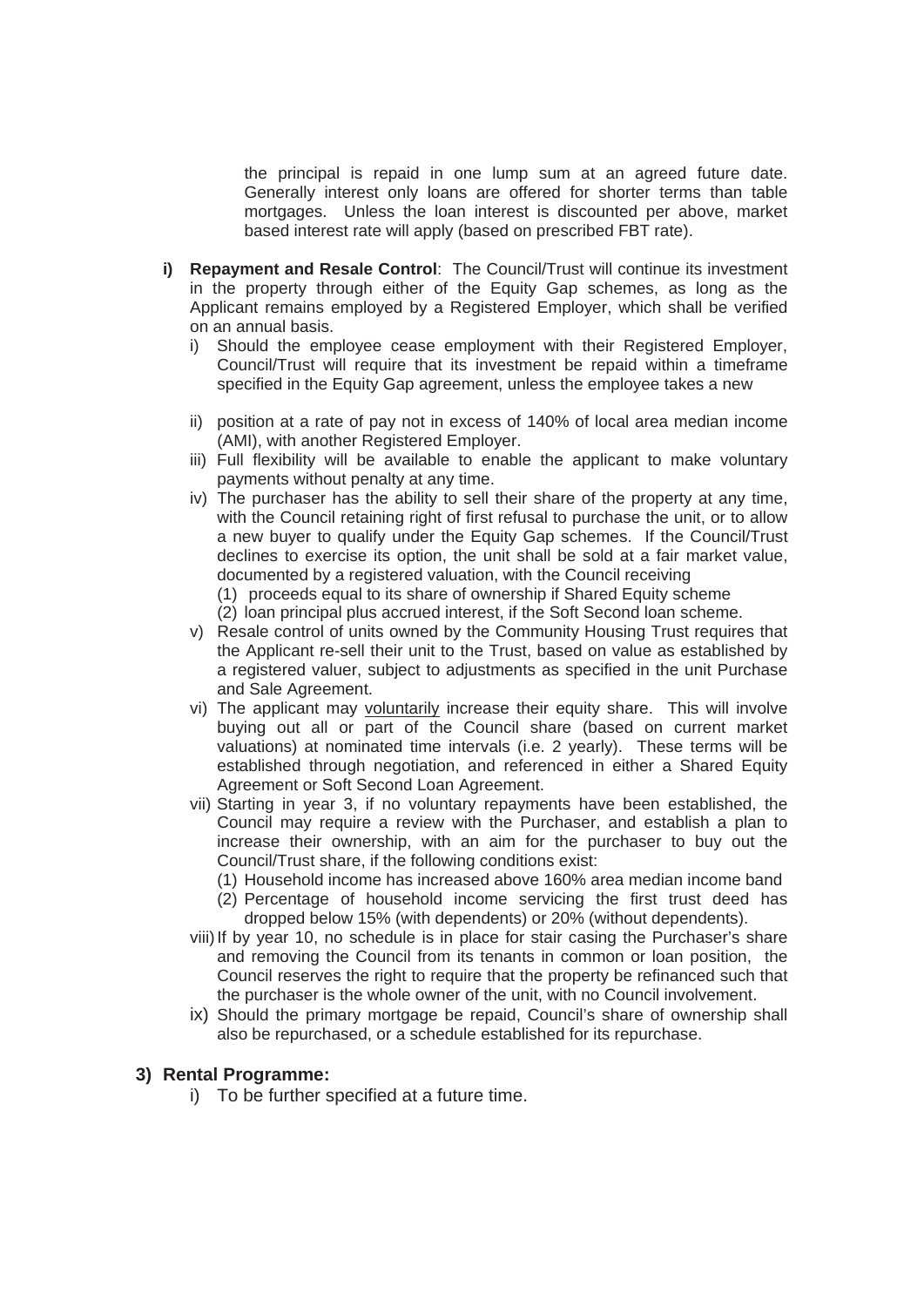## **4) Application Ranking**

a) At this time, applications will be reviewed and processed on a first-come, first-served basis. A balloting or ranking score system is under development. Should demand exceed supply, such a ranking system may be necessary and would be proposed for adoption at a future time.

## **5) Application Review and Approval**

- a) Applications will be reviewed by a Council/Trust policy analyst for completeness, and for confirmation of Residency and Registered Employer. All Income, Asset and lending criteria will be reviewed by Applicant's chosen lender.
- b) A staff report will be prepared for review by the designated committee, with a recommendation to approve or deny the application.
- c) The chart on the following page is a guide for the application review process: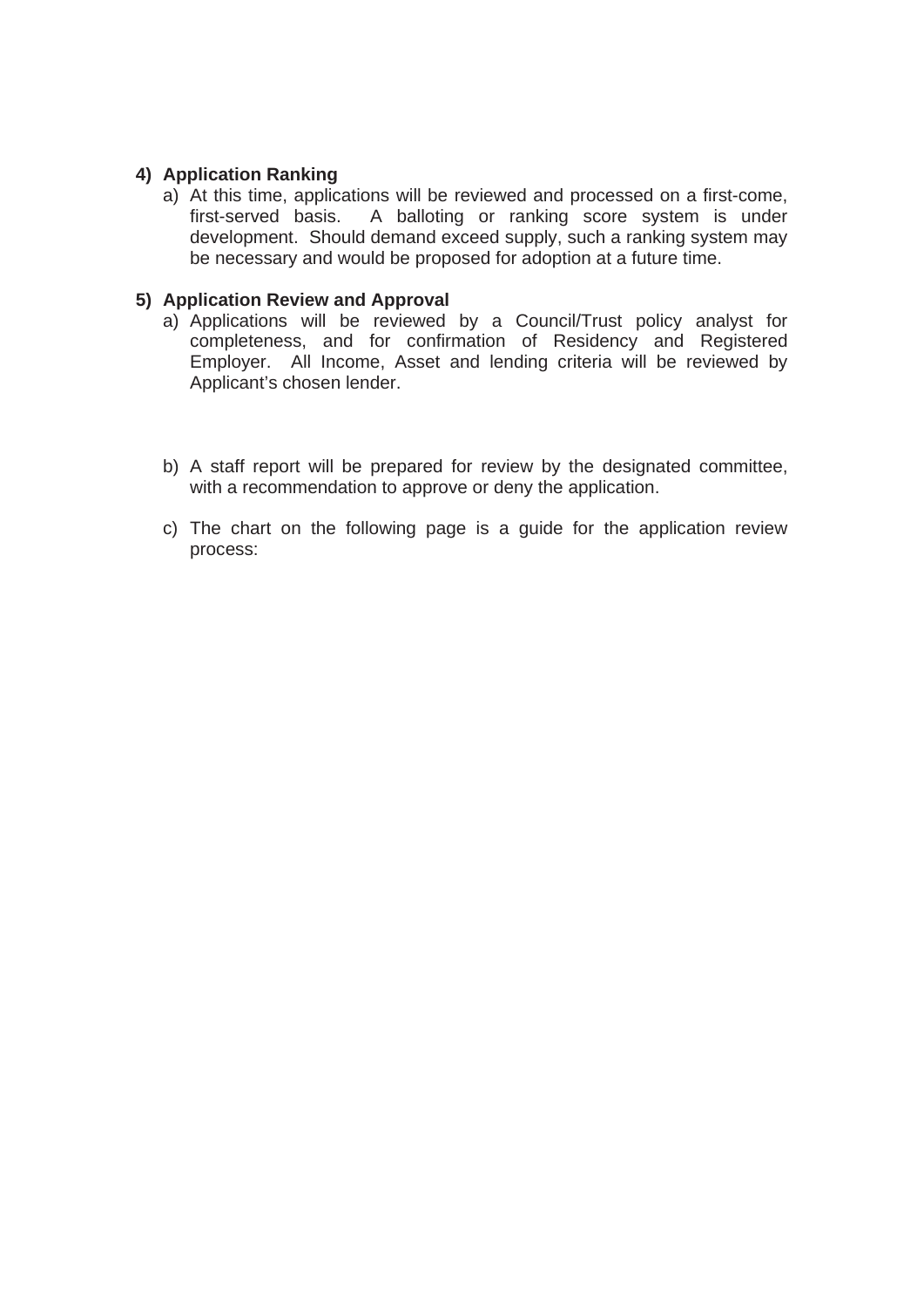

# **Equity Gap Application Review Process**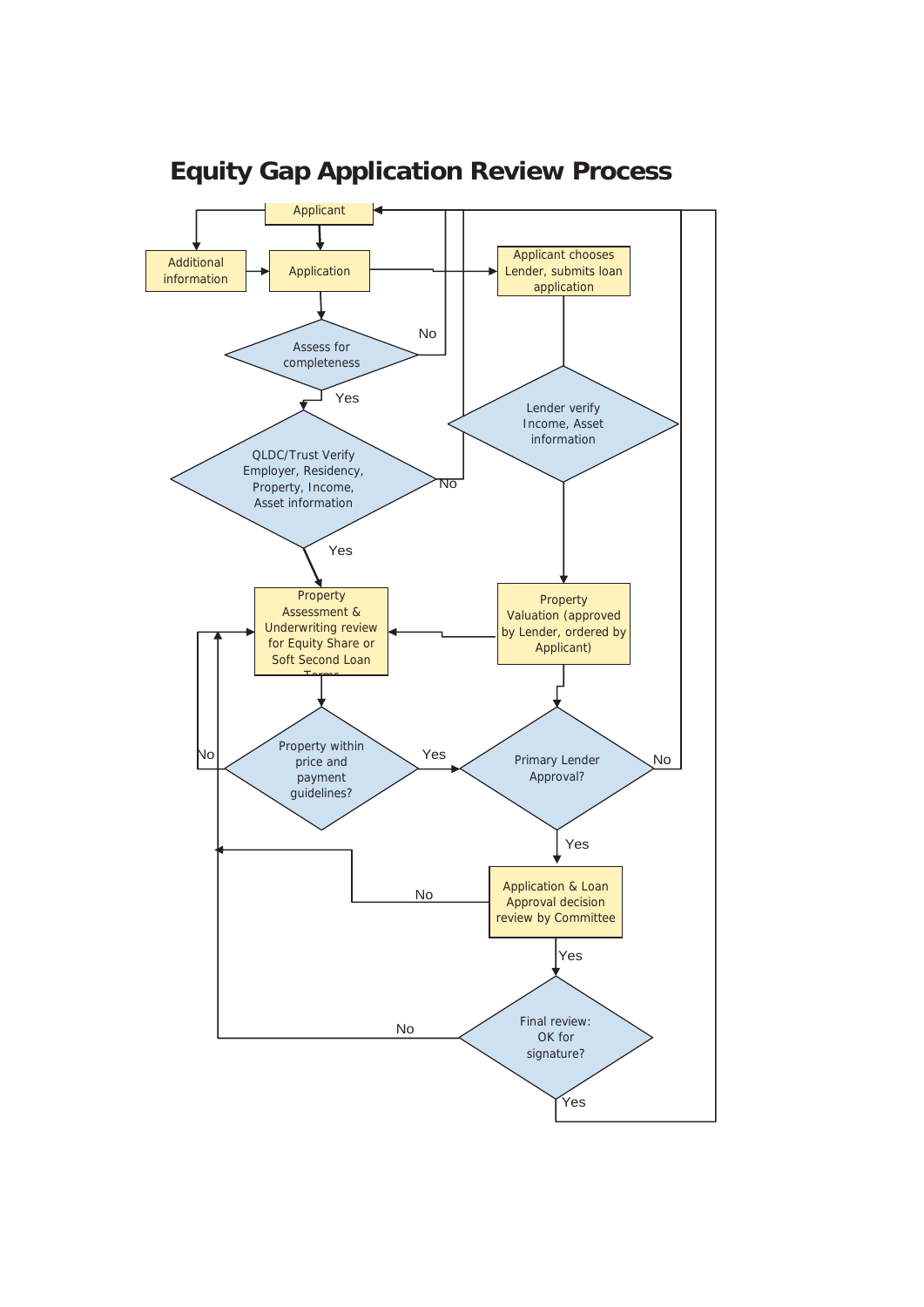## **6) Attachments**

- a) Targeted Area Median Income Levels (2006)
- b) Equity Gap Scheme Examples: The examples demonstrate income and deposit requirements for sample homes, and work equally whether the shared equity or soft second loan schemes are applied.

## **7) Definitions**

- a) Assets: All bank, investment, real property, or other assets owned by any member of the Household.
- b) Full-Time Employment: Defined as 30 hrs per week or more.
- c) Household: may include a single individual or a family, which may comprise a legally married or de-facto partnered couple, and their children (aged 18 or under) who are under legal guardianship of the individual or couple and other dependents who normally occupy the same primary residence. It is acknowledged that households may also include elderly parent(s) or adult children, and the inclusion or exclusion of these members income when calculating 'Household Income' as defined below will be reviewed on a case-by-case basis.
- d) Household Income: all income earned from gainful employment, or received from investment, public benefit, superannuation or other source, of any Household member.
- e) Primary Residence: defined as the place of daily residence for all household members. A Household may have only one Primary Residence.
- f) Registered Employer: an employer who has registered with the /Trust, and listed on the "Registered Employers" list as published from time to time, and certifies that its employees are 'locally employed' as required by these guidelines. Registered Employers are deemed such for having made a contribution to the Community Housing Trust (requirements of such contribution to be specified separately), and include:
	- i) Any District-based unit of local, regional or national government, including but not limited to NZ Police Force, NZ Fire Service, Queenstown-Lakes District Council, and its related entities and other entities which may be added from time to time;
	- ii) Any medical centre, hospital, ambulance service, or emergency response entity;
	- iii) Any public or non-profit school;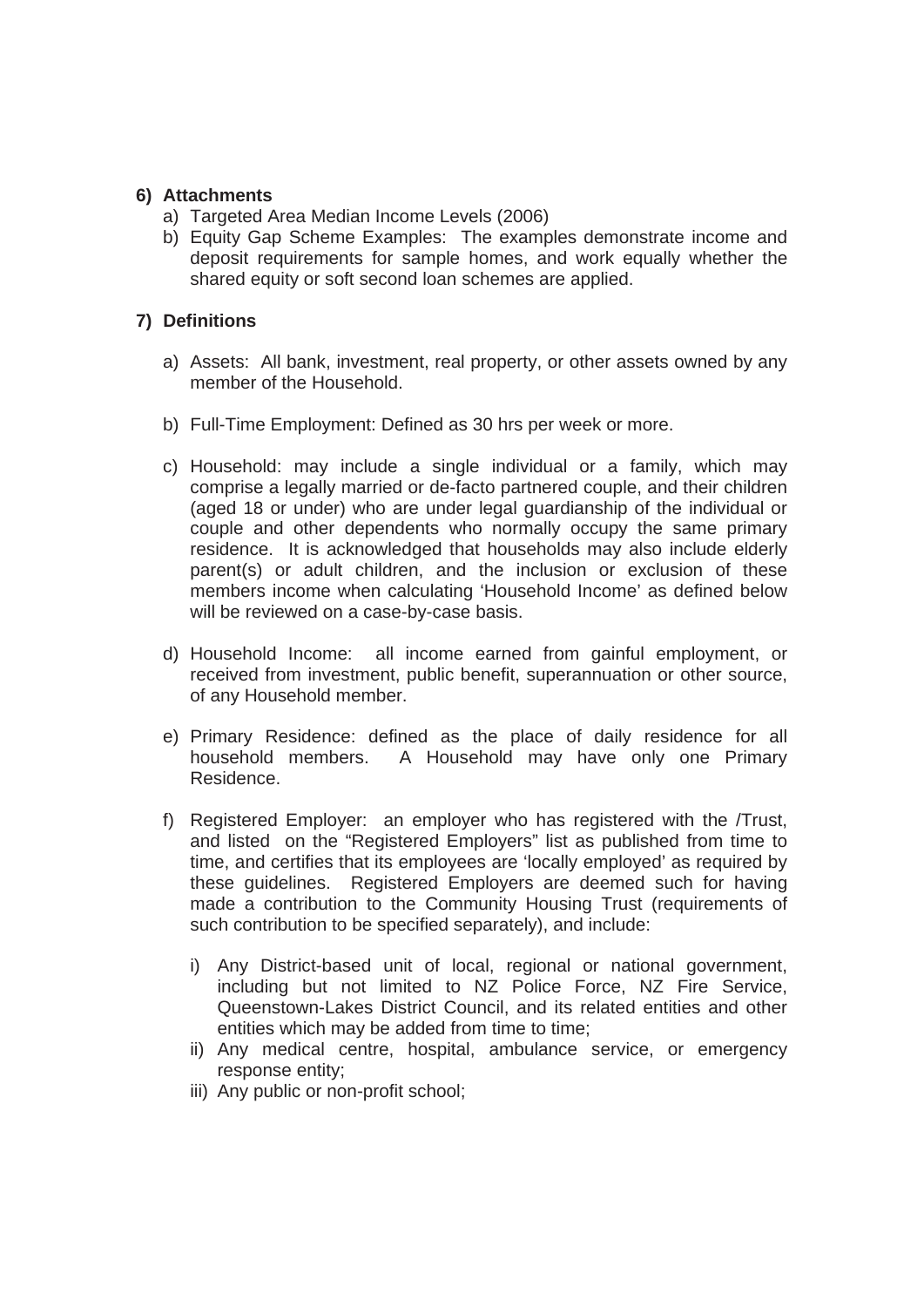iv) Any private employer

## **Attachment A:**

Targeted Area Median Income Levels (as adopted for 2006)

|               |        |                     |                 | Area HOUSEHOLD Median Income |                     |    |                   |  |
|---------------|--------|---------------------|-----------------|------------------------------|---------------------|----|-------------------|--|
|               |        |                     |                 |                              | <b>GROSS Income</b> |    | <b>NET Income</b> |  |
|               |        |                     |                 |                              | (Before Tax)        |    | (after Tax)       |  |
|               |        | <b>Upper Median</b> | 129% AMI        | \$                           | 87,526              | S  | 63,719            |  |
| Homeownership |        |                     | 120%AMI         | \$                           | 80,794              | \$ | 58,818            |  |
|               |        | <b>Median</b>       | <b>100% AMI</b> | \$                           | 67,329              | \$ | 49,015            |  |
|               |        | <b>Lower Median</b> | 80% AMI         | \$                           | 53,863              | \$ | 39,212            |  |
|               | Rental |                     | 70% AMI         | \$                           | 47,130              | \$ | 34,311            |  |
|               |        |                     | 60% AMI         | \$                           | 40,397              | \$ | 29,409            |  |
|               |        |                     | 50% AMI         | \$                           | 33,664              | \$ | 24,508            |  |
|               |        |                     | 40% AMI         |                              | 26,931              | \$ | 19,606            |  |

**Area: Queenstown-Lakes District**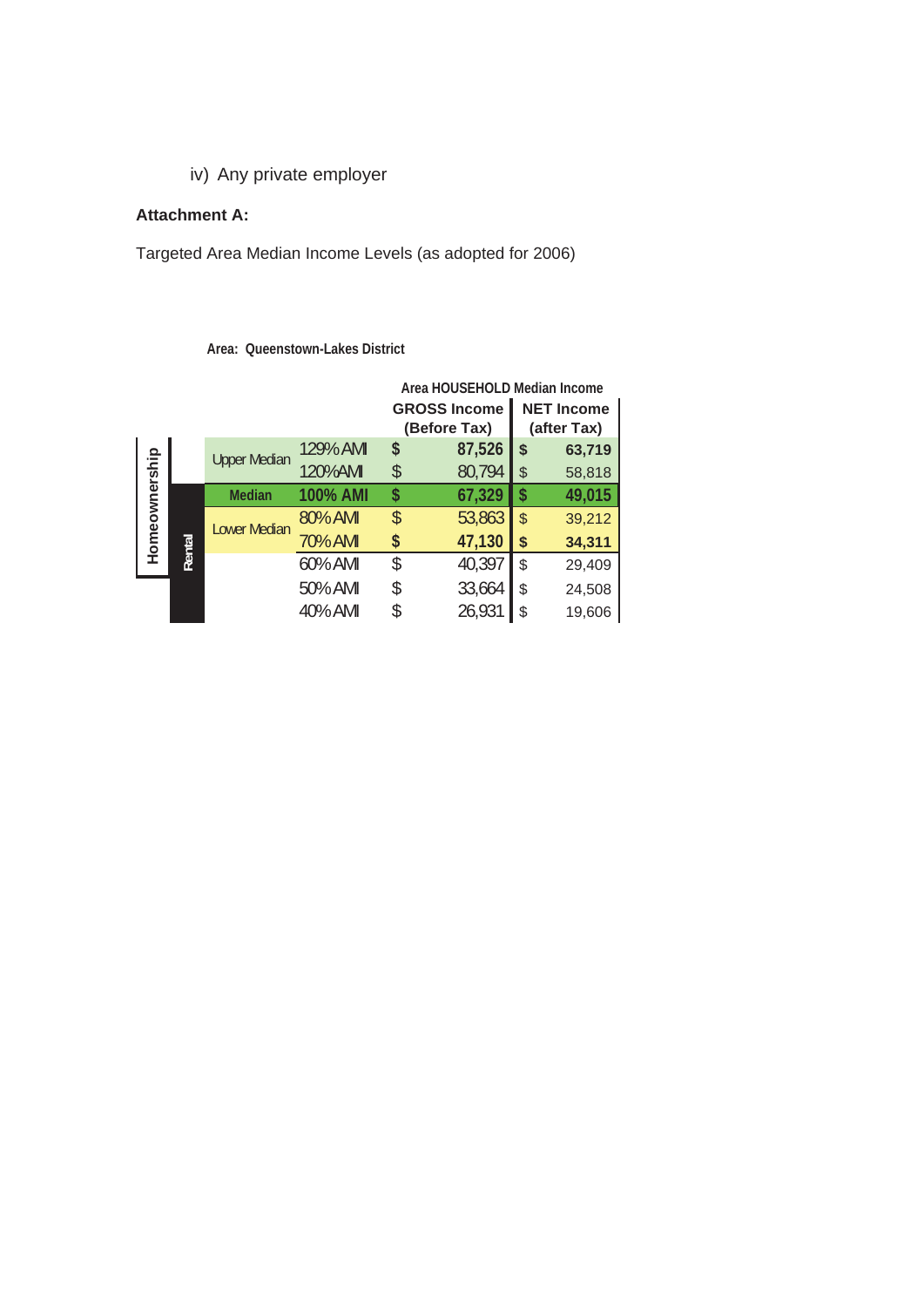## **Attachment B: Equity Gap Scheme Examples**

## Summary

|                                         | 80% AMI<br><b>Band</b> |           | <b>100% AMI</b><br><b>Band</b> |            | <b>120% AMI</b><br><b>Band</b> |            |
|-----------------------------------------|------------------------|-----------|--------------------------------|------------|--------------------------------|------------|
|                                         |                        |           |                                |            |                                |            |
| A Household with a Gross Income of      | S.                     | 47.130    | S                              | 67.329     | S                              | 87,527     |
| By making monthly repayments of         | \$                     | 1.430     | \$.                            | 1.683      | S                              | 2,188      |
| Can Afford to purchase a home priced at | S                      | 285,000   |                                | \$337,000  | S                              | 440,000    |
| Paying a deposit of                     |                        | (11, 440) |                                | (13, 466)  |                                | (17, 505)  |
| With a mortgage of                      |                        | (188,060) |                                | (222, 434) |                                | (290, 495) |
| Leaving a GAP of                        | - \$                   | 85,500    | S.                             | 101,100    | S.                             | 132,000    |
| Gap as % of house price                 |                        | 30%       |                                | 30%        |                                | 30%        |